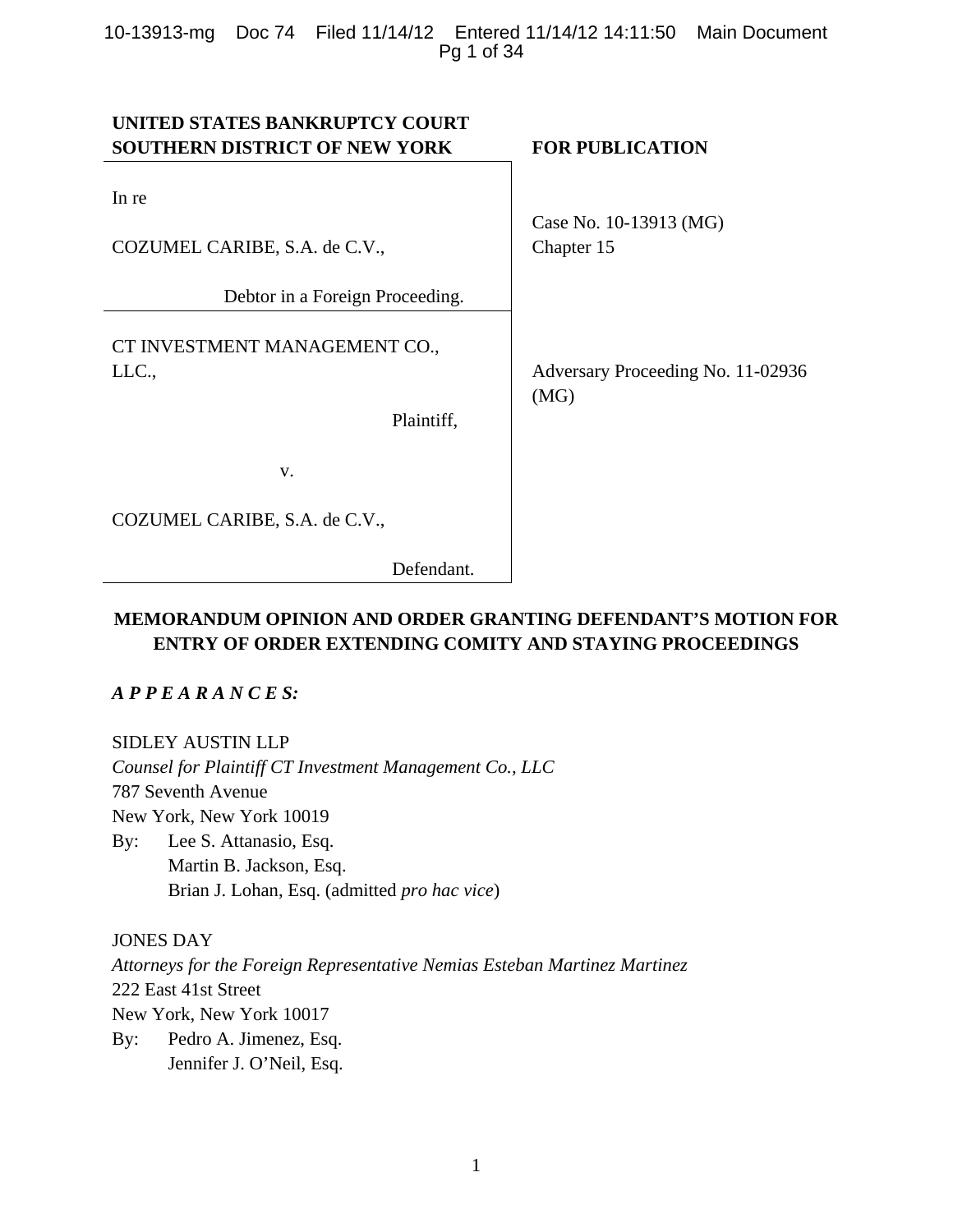# 10-13913-mg Doc 74 Filed 11/14/12 Entered 11/14/12 14:11:50 Main Document Pg 2 of 34

#### JONES DAY

*Attorneys for the Foreign Representative Nemias Esteban Martinez Martinez*  325 John J. McConnell Boulevard, Suite 600 Columbus, Ohio 43215 By: Todd Swatsler, Esq.

# **MARTIN GLENN UNITED STATES BANKRUPTCY JUDGE**

Plaintiff CT Investment Management Co., LLC ("CTIM") filed an adversary complaint (the "Complaint") against Cozumel Caribe, S.A. de C.V. ("Cozumel Caribe" or "Debtor"). Cozumel Caribe is the debtor in a foreign proceeding pursuant to the provisions of the *Ley de Concursos Mercantiles* (the "Mexican Business Reorganization Act"), commenced on July 10, 2010 and currently pending before the Third District Court for the State of Quintana Roo (the "Quintana Roo District Court") Mexico (the "Concurso Proceeding"). On July 20, 2010, Nemias Esteban Martinez Martinez (the "Foreign Representative") commenced a Chapter 15 proceeding in this Court on behalf of Cozumel Caribe. On October 20, 2010, this Court entered an agreed Order Granting Recognition of Foreign Representative and Foreign Main Proceeding and for Additional Relief Under 11 U.S.C. § 1521 (the "Recognition Order") (Case No. 10-13913, ECF Doc. # 45). The Recognition Order prohibits any party from transferring outside of the U.S. the cash in the Cash Management Account held by CTIM in New York without further order from this Court. Recognition Order ¶ 3. The Complaint seeks a declaratory judgment that funds on deposit in the Cash Management Account are not property of the Debtor and therefore are not subject to the automatic stay. CTIM also seeks approval to exercise its rights to those funds pursuant to loan documents governed by New York law.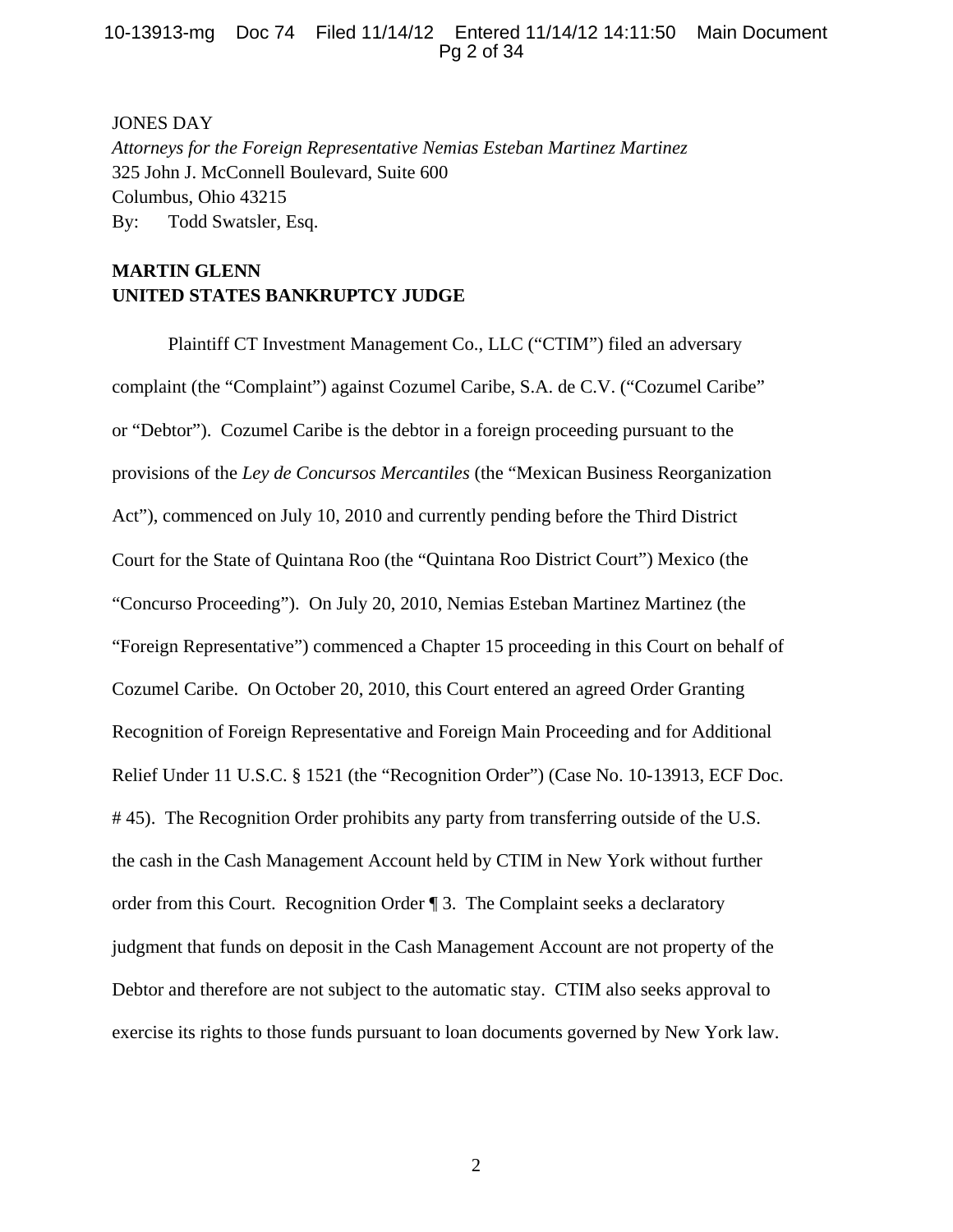## 10-13913-mg Doc 74 Filed 11/14/12 Entered 11/14/12 14:11:50 Main Document Pg 3 of 34

The Foreign Representative responded to the Complaint by filing a motion to stay the adversary proceeding on the grounds of international comity.

For the reasons explained below, the motion for a stay is granted on specified conditions requiring the Debtor and the Foreign Representative to file an appropriate proceeding in the Quintana Roo District Court within 60 days to resolve questions identified below that are more appropriately addressed by the Quintana Roo District Court.

# **I. BACKGROUND**

Cozumel Caribe is a Mexican company that provides hostelry and tourism services in Mexico. It owns and operates the Hotel Park Royal Cozumel in Cozumel, Mexico. Cozumel Caribe's seven non-debtor affiliates, $<sup>1</sup>$  also organized under the laws of Mexico, own and</sup> operate other vacation and resort properties throughout Mexico. While the Debtor and each of the Non-Debtor Affiliates (together, the "Companies") own and operate separate resort properties, collective timeshare interests in the properties are sold to prospective timeshare owners, allegedly enhancing the value of each property, since timeshare owners may choose to vacation at any property operated by any of the Companies. According to the Debtor, "the viability and success of the timeshare arrangement in which Cozumel Caribe participates depends on the ongoing appeal of all properties operated by the Companies." *See* Declaration of Raul Garcia Herrera (the "Herrera Declaration") ¶ 4 (ECF Doc. # 4).

The current dispute centers on the effect of the Concurso Proceeding on the debt repayment obligations of the Companies in connection with a \$103 million secured loan for

<sup>1</sup> The seven non-debtor affiliates are Promotora de Inmuebles del Caribe, S.A. de C.V.; Consorcio Imnobiliario Cancun, S.A. de C.V.; Desarrollo Turistico Piramides Cancun, S.A. de C.V.; Imnobiliaria Cancun Caribe, S.A. de C.V.; Comercializadora Y Desarro Lladora Ocean, S.A. de C.V.; Desarrolladora Imnobiliariadel Sur, S.A. de. C.V.; and Servicios Administrativos Etisa, S.A. de C.V. (collectively, the "Non-Debtor Affiliates").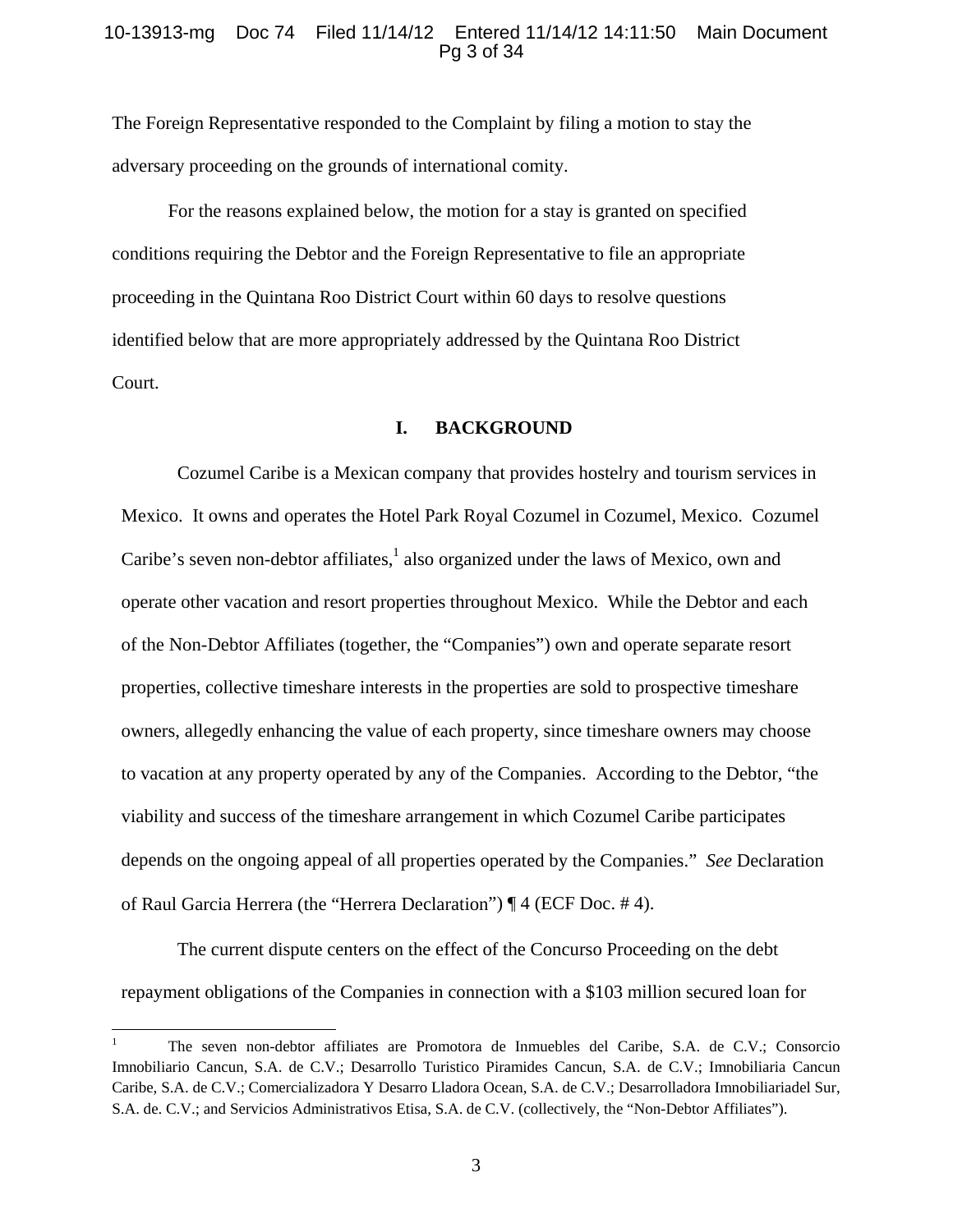#### 10-13913-mg Doc 74 Filed 11/14/12 Entered 11/14/12 14:11:50 Main Document Pg 4 of 34

which the Debtor and the Non-Debtor Affiliates are joint obligors. As explained further below, as part of the security for the \$103 million loan, the Debtor and the Non-Debtor Affiliates were required to deposit hotel revenues in various lock box accounts. The Cash Management Account in New York is controlled by CTIM, as special servicer for the loan. The Debtor and the Non-Debtor Affiliates have defaulted on the loans. CTIM seeks to recover some or all of the funds in the Cash Management Account based on the loan defaults. No debt service payments have been made by the Debtor or by the Non-Debtor Affiliates for several years. The Non-Debtor Affiliates ceased depositing hotel revenues in the lock box accounts as they are contractually obligated to do. Only Cozumel Caribe filed a bankruptcy proceeding in Mexico, but, as explained below, on May 27, 2010, the Debtor obtained an *ex parte* order from the Quintana Roo District Court barring CTIM or any other party from taking any action to collect any of the debt from property of the Debtor or the Non-Debtor Affiliates, specifically including any funds in the Cash Management Account (the "May 27 Order," or the "Precautionary Measures"). These so-called Precautionary Measures remain in place and have so far prevented CTIM from applying any of the funds on deposit in the Cash Management Account to any of the debt. A fuller explanation of the loans, loan documentation, the accounts and the Precautionary Measures are necessary to place the current dispute in context and are discussed below.

# **A. The \$103 Million Loan**

On October 3, 2006, the Debtor and the Non-Debtor Affiliates (collectively, the "Borrowers") executed two (2) promissory notes in the aggregate amount of \$103 million (the "Promissory Notes") to finance the operations of the Hotel Park Royal Cozumel and certain properties owned by the Non-Debtor Affiliates. In connection with the Promissory Notes, the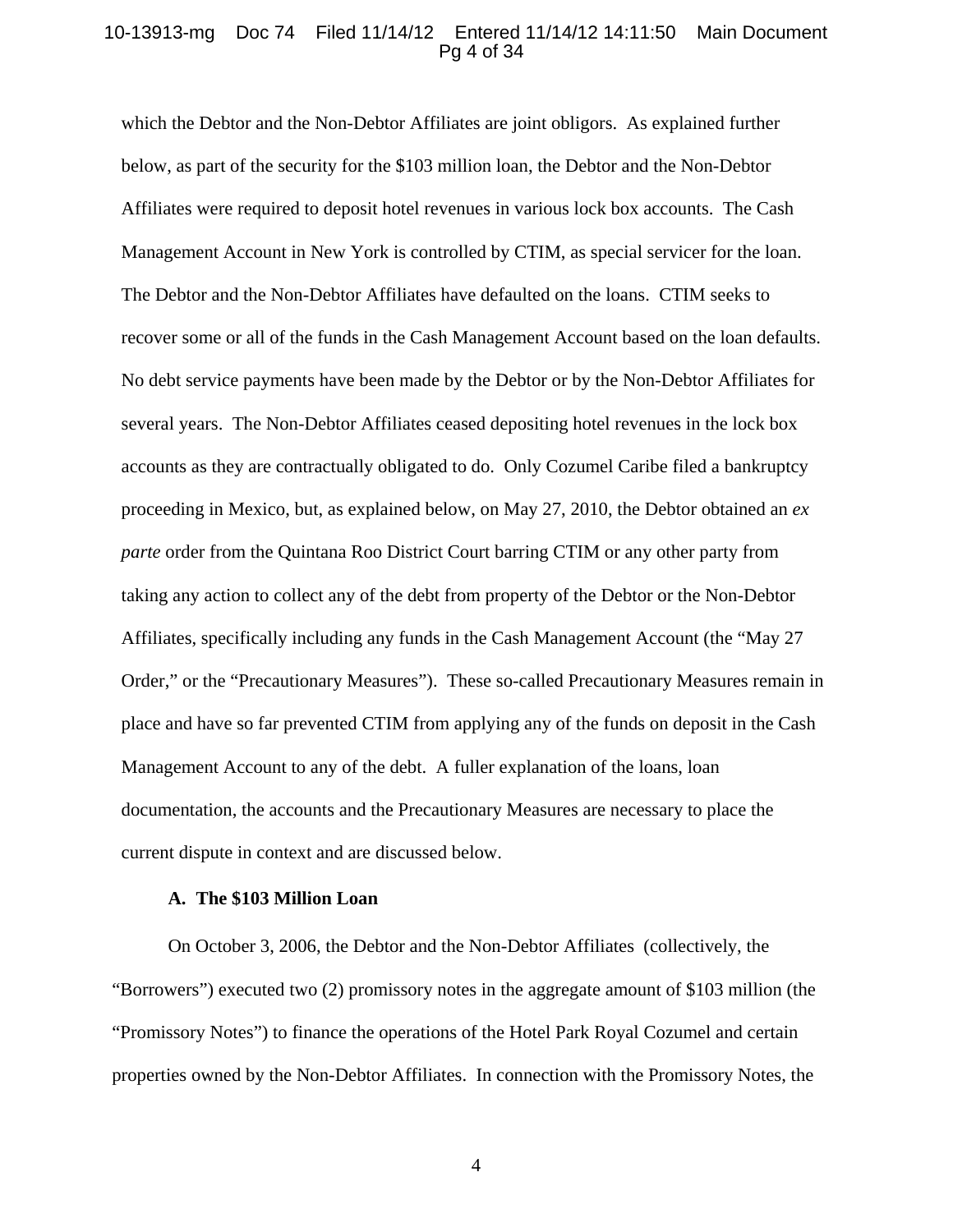# 10-13913-mg Doc 74 Filed 11/14/12 Entered 11/14/12 14:11:50 Main Document Pg 5 of 34

Borrowers, on the one hand, and LaSalle Bank N.A. ("LaSalle" or the "Trustee"), <sup>2</sup> on the other, entered into a note indenture, dated October 3, 2006 (the "Note Indenture") and a cash management agreement, dated October 3, 2006 (the "Cash Management Agreement," and together with the Promissory Notes and the Note Indenture, the "Loan Documents") governed by New York law. Pursuant to section 2.1(a) of the Cash Management Agreement and section 2.4(a) of the Notes, the Companies established (i) one account with LaSalle into which all Dollar-denominated rents from all properties were deposited on a daily basis (the "Dollars Lockbox Account") and (ii) one account with Institucion de Banca Multiple into which all Pesosdenominated rents and over-the-counter rents from all properties were deposited on a daily basis (the "Pesos Lockbox Account"). The obligations of the Borrowers under the Promissory Notes are secured by a first priority continuing security interest in and to substantially all assets in the Cash Management Account.

Funds in the Dollar Lockbox Account subsequently were swept daily into a centralized account (the "Cash Management Account"), and disbursed or applied pursuant to the terms of the Cash Management Agreement. Funds swept into the Cash Management Account were applied to one or more subaccounts, including the: (i) Tax and Insurance Escrow Subaccount; (ii) Fees Subaccount; (iii) Debt Service Subaccount; (iv) Replacement Reserve Subaccount; (v) BI Insurance Reserve Subaccount; (vi) Extraordinary Expense Subaccount; (vii) Issuers Remainder Subaccount; (viii) Excess Cash Flow Subaccount; and (ix) Alterations Subaccount. Further, Article 10 of the Note Indenture established additional reserve accounts (collectively with the subaccounts, the "Reserve Accounts"). Therefore, U.S. dollar-denominated revenues generated by each

Bank of America, N.A. is the successor by merger to LaSalle Bank N.A., as trustee for the Noteholders.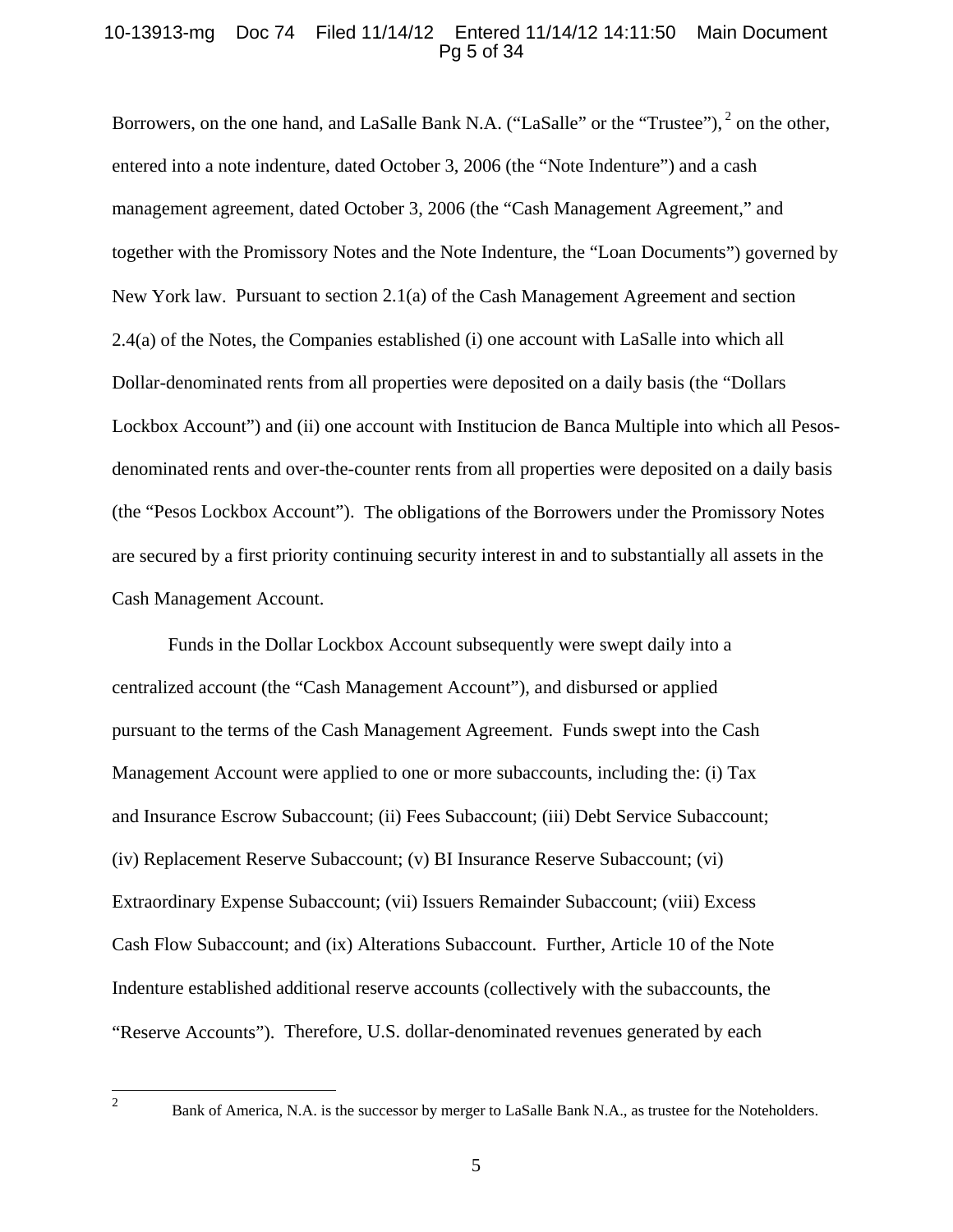#### 10-13913-mg Doc 74 Filed 11/14/12 Entered 11/14/12 14:11:50 Main Document Pg 6 of 34

Borrowers' Property were swept to a centralized Cash Management Account, applied to various Reserve Accounts and pooled with the funds of the other Borrowers (including the Debtor), but not commingled with the funds of the Trustee or CTIM. Thus, the Cash Management Account and Reserve Accounts (other than the Performance Holdback, BI Holdback and Political Risk Holdback accounts, as discussed below) would contain funds generated by and/or belonging to both the Debtor and the Non-Debtor Affiliates.

Assuming sufficient funds were on deposit in the Cash Management Account to pay certain fees, fund certain reserve and deposit accounts and meet monthly debt service obligations, and no event of default or Trigger Event (as defined in the Cash Management Agreement) had occurred, funds on deposit in the Peso Lockbox Account were transferred daily to one or more accounts of the Borrowers for the payment of approved operating expenses. Following a Trigger Event, however, the Borrowers were only entitled to transfer an amount equal to the monthly approved operating expenses (as set forth in an approved budget) from the Peso Lockbox Account and all other amounts would be transferred from the Peso Lockbox Account to the Cash Management Account (and then ultimately to the Excess Cash Flow Account (as defined below)). Under the Cash Management Agreement, a Trigger Event occurs when, among other things, the Borrowers fail to meet certain financial tests, including a debt yield test and a debt service coverage ratio test. Upon the occurrence of a Trigger Event, all funds on deposit in the Dollar Lockbox Accounts and Peso Lockbox Accounts are swept into the Cash Management Account and then ultimately held in the "Excess Cash Flow Subaccount" (the "Excess Cash Flow Account").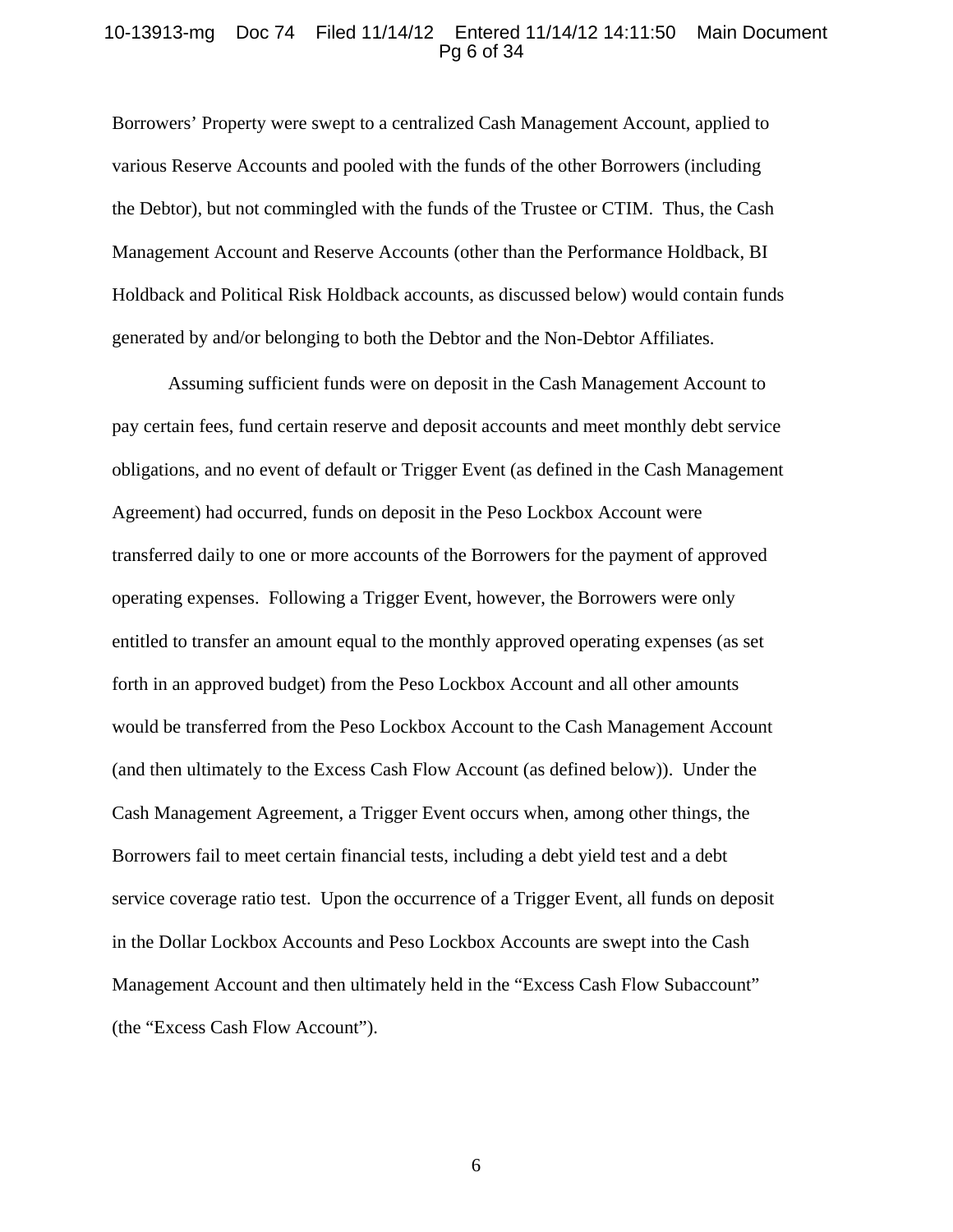#### 10-13913-mg Doc 74 Filed 11/14/12 Entered 11/14/12 14:11:50 Main Document Pg 7 of 34

On or about November 1, 2006, the Loan Documents were contributed to a securitization trust, pursuant to a Pooling and Servicing Agreement (the "PSA") by and among Merrill Lynch Mortgage Investors, Inc., as depositor, KeyCorp Real Estate Capital Markets, Inc. ("KeyCorp"), as servicer and special servicer, U.S. Bank National Association, as trustee, and LaSalle, as paying agent and certificate registrar. Under this arrangement, the financing was pooled with other similar financings and the liabilities were sold to third party investors as commercial mortgage-backed securities. KeyCorp hired Wells Fargo Bank, N.A. ("Wells") to act as sub-servicer on its behalf with responsibility for the day-to-day administration of the financing, including enforcing the consent rights of the Trustee and interfacing primarily with the Borrowers.

As a result of the failure of the Borrowers to meet the required financial tests, a Trigger Event occurred in the fall of 2007. On October 12, a "cash sweep" of the funds on deposit in the Dollar Lockbox Accounts and Peso Lockbox Accounts commenced, which remained in effect as of the Petition Date. Thus, following the Trigger Event, excess funds in the Peso Lockbox Account and Dollar Lockbox Account from both the Defendant and Non-Debtor Affiliates were deposited in the Cash Management Account and ultimately swept into the Excess Cash Flow Account.

On or about July 3, 2009, CTIM assumed the responsibilities of KeyCorp, as special servicer, with responsibility to address material issues that arose with respect to the financing and to deal with any necessary enforcement actions. As special servicer, CTIM endeavors to reach the funds remaining in the Cash Management Account, currently estimated at \$8-9 million USD, which are the result of commingled deposits from the Companies' operations (*i.e.*, the Debtor *and* the Non-Debtor Affiliates).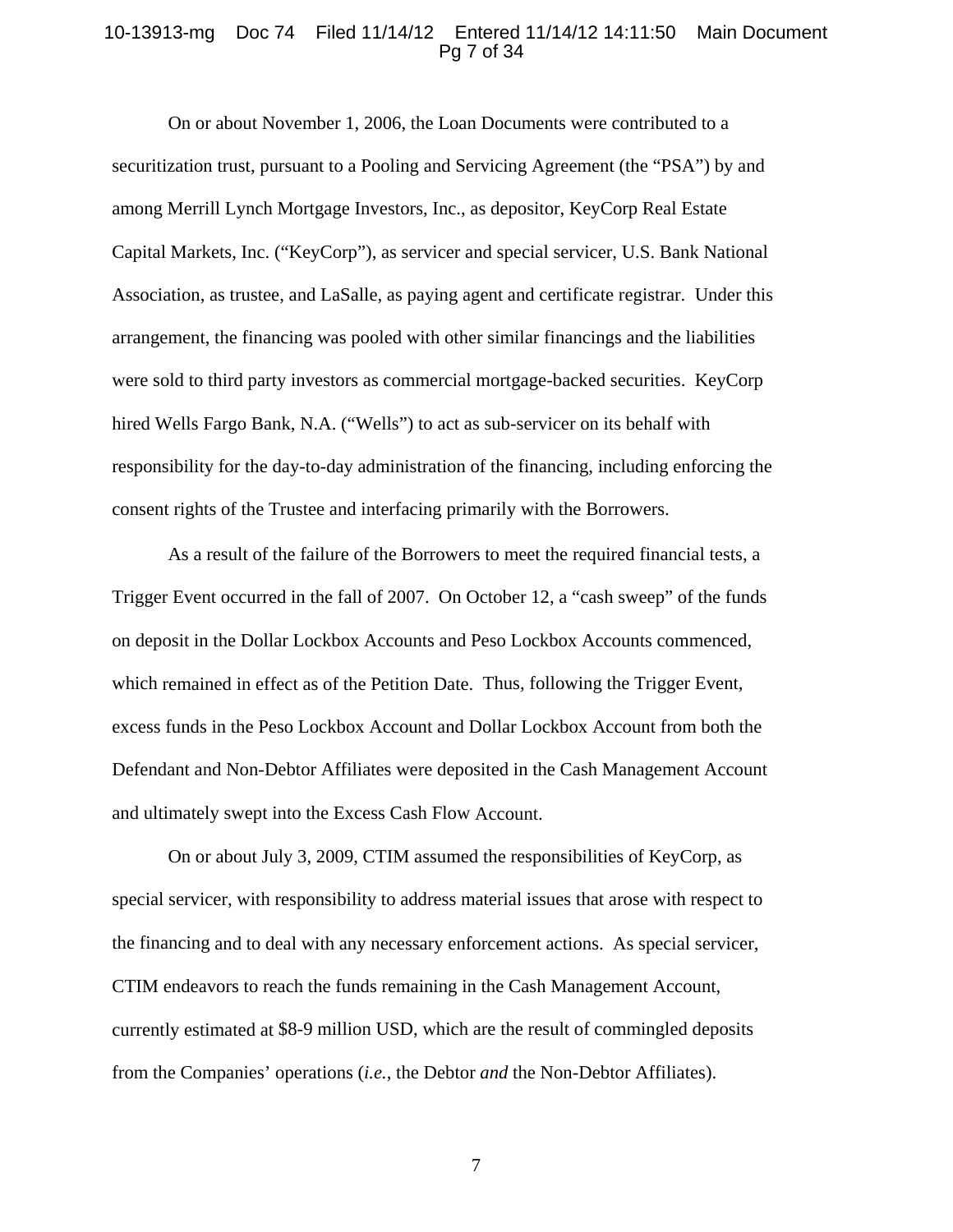# 10-13913-mg Doc 74 Filed 11/14/12 Entered 11/14/12 14:11:50 Main Document Pg 8 of 34

#### **B. The Mexican Bankruptcy Proceeding**

On May 21, 2010, the Foreign Representative filed a petition to obtain a "business reorganization judgment" authorizing the commencement of a Concurso Mercantil Proceeding (the "Concurso Petition") in the Quintana Roo District Court. As part of its petition under the Mexican Business Reorganization Act, Cozumel Caribe sought certain Precautionary Measures to protect Cozumel Caribe, as well as its Non-Debtor Affiliates, as Cozumel Caribe pursued reorganization. On May 27, 2010, the Quintana Roo District Court approved Cozumel Caribe's application and entered the *ex parte* May 27 Order that, among other things, provided a stay during the pendency of the Mexican Bankruptcy Proceeding of any actions (1) seeking to transfer, or to apply against any outstanding indebtedness, funds in to the Dollars Lockbox Account or Cash Management Account, and (2) to enforce the Guarantee Agreement.<sup>3</sup> See Herrera Decl., 16-8.

The Foreign Representative argues that the relief was granted only after the Quintana Roo District Court determined that it was necessary in light of the nature of Cozumel Caribe's business, and the manner in which that business was intertwined and integrated with the businesses of the other Companies. *Id*. ¶ 7. The May 27 Order, by its terms, required that CTIM be served with a copy of the order. CTIM contends that it received no notice of the filing of the Concurso Petition or of the May 27 Order until reference to both was made in a letter received by CTIM nearly a month later. It was not until sometime in July 2010 that CTIM was served with the order. CTIM never appeared

<sup>3</sup> Pablo Gonzalez Carbonell and Grupo Costamex, S.A. de C.V. (together, the "Guarantors") entered into a Guarantee Agreement in connection with the development and operation of several resort properties and hotels in Mexico. CTIM alleges that the Guarantors' obligations under the Guarantee Agreement were triggered when Cozumel Caribe, a subsidiary of Grupo Costamex, commenced the Concurso Proceeding in Mexico.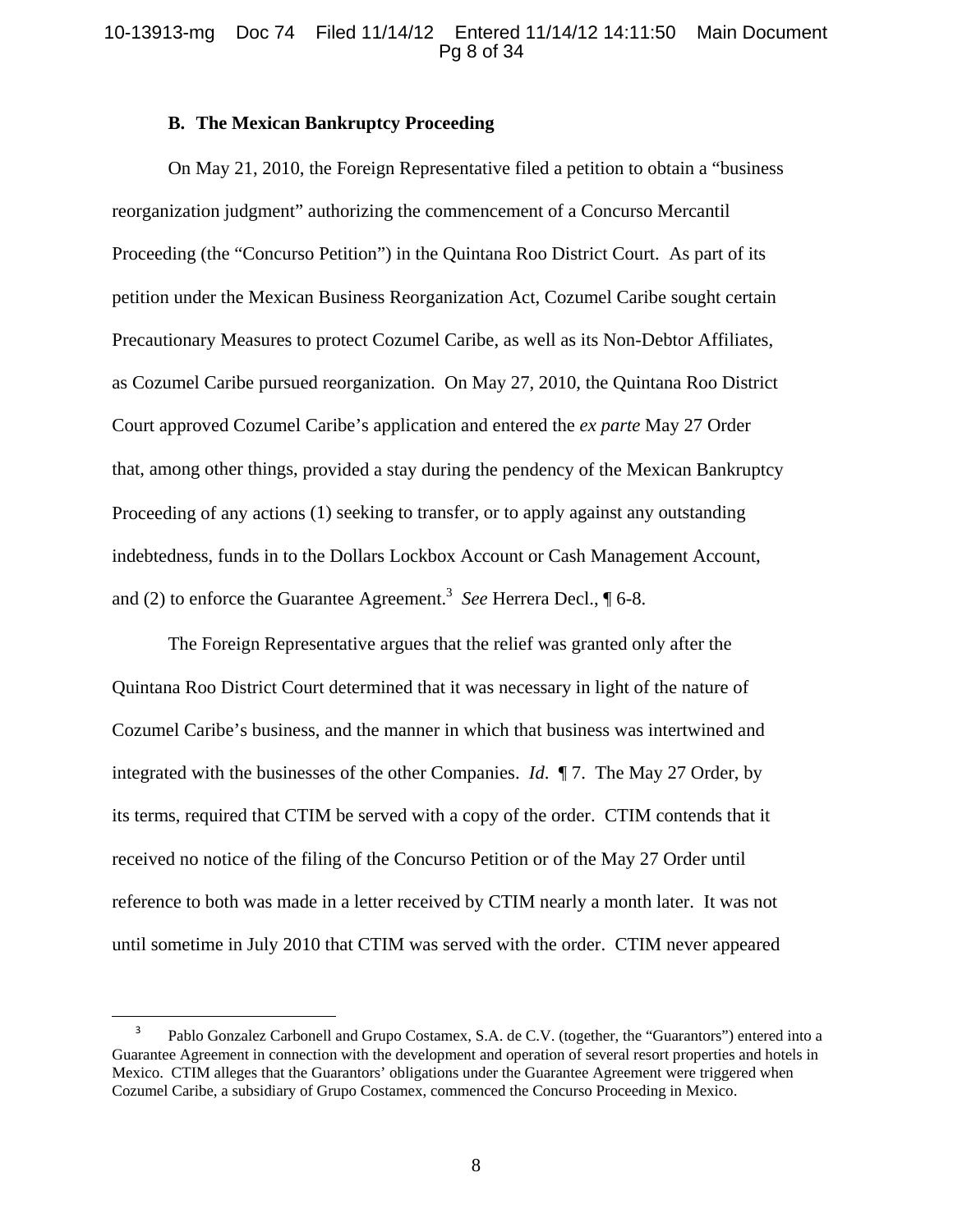# 10-13913-mg Doc 74 Filed 11/14/12 Entered 11/14/12 14:11:50 Main Document Pg 9 of 34

in the Quintana Roo District Court to challenge the Precautionary Measures. Instead, CTIM commenced an "*amparo*"<sup>4</sup> proceeding in a different Mexican court.

#### **C. CTIM's Amparo Proceeding**

On August 12, 2010, CTIM challenged the May 27 Order, insofar as its protections extended to non-Debtor affiliates, by filing a claim with the Second District Court of the City of Cancun (the "Cancun District Court") for *amparo* (the "Amparo Action"). CTIM requested a temporary and immediate suspension of the May 27 Order (the "Provisional Suspension Request"), as well as a separate request for a temporary suspension of the May 27 Order pending the outcome of the Amparo Action (the "Definitive Suspension Request").<sup>5</sup>

On August 13, 2010, the Cancun District Court denied the *ex parte* Provisional Suspension Request based on CTIM's failure to demonstrate that it would suffer any harm in the absence of an immediate suspension of the May 27 Order. CTIM appealed the Cancun District Court's denial of the Provisional Suspension Request to the Second Associate Court of the Twenty-Seventh Circuit in Mexico (the "Mexican Appellate Court"). On August 23, 2010, the Mexican Appellate Court affirmed the Cancun District Court's decision and ordered that the Amparo Action be dismissed. On September 7, 2010, the Cancun District Court denied the Definitive Suspension Request, which was also appealed, but became moot upon Mexican Appellate Court's dismissal of the entire Amparo Action.

 CTIM maintains that the Amparo Action was dismissed because the remedy CTIM sought was unnecessary. According to CTIM, the Protective Measures were overbroad because they impermissibly protected property that was solely owned by the non-Debtor Affiliates.

A party brings an *amparo* action in a Mexican court to seek redress for an alleged constitutional violation.

<sup>5</sup> It is the Court's understanding that the Provisional Suspension Request was analogous to a temporary restraining order, and the Definitive Suspension Request was similar to a preliminary and/or permanent injunction.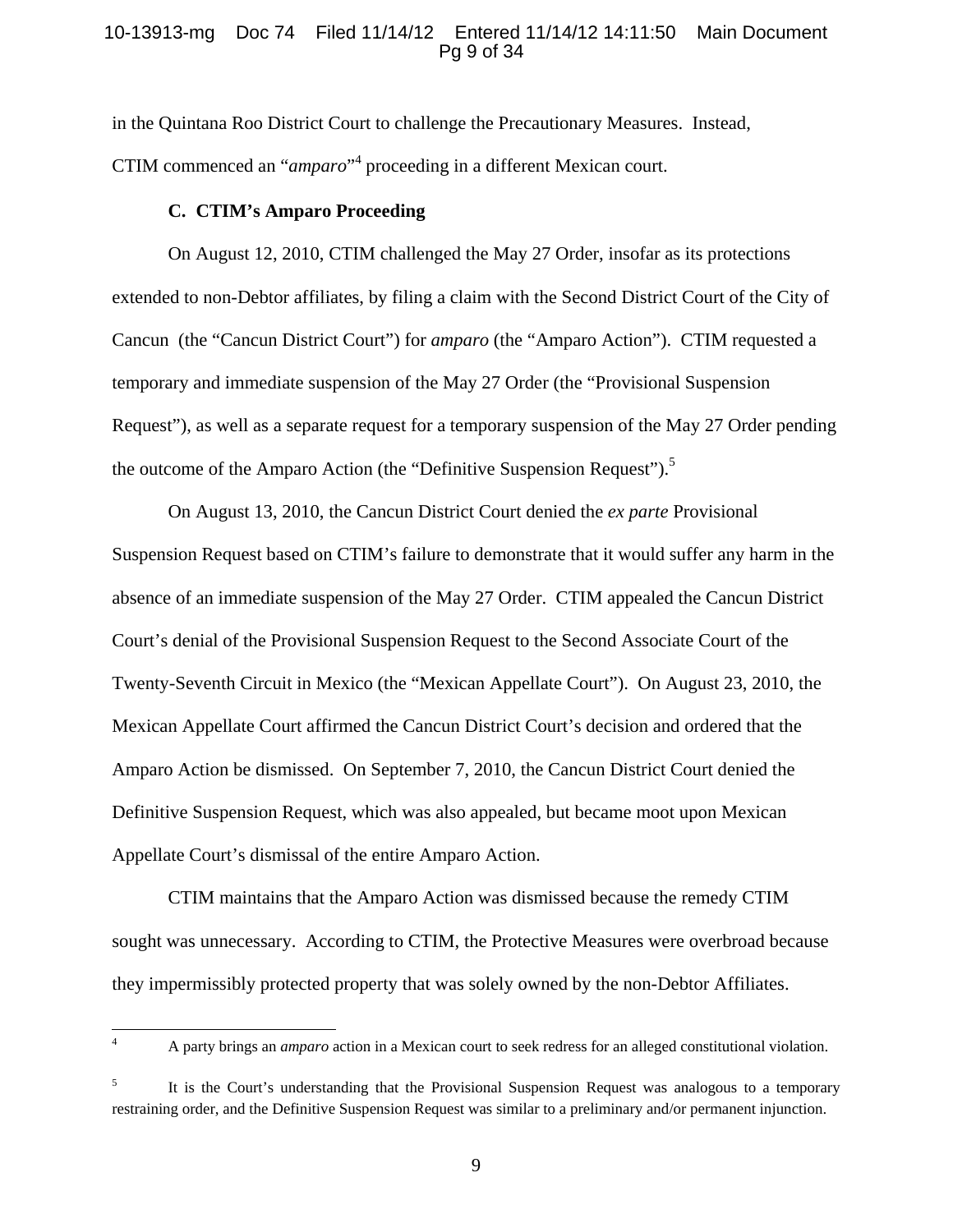# 10-13913-mg Doc 74 Filed 11/14/12 Entered 11/14/12 14:11:50 Main Document Pg 10 of 34

According to CTIM's interpretation of the Mexican Appellate Court's decision, the Mexican Appellate Court merely clarified that the Protective Measures did not apply to property in the Cash Management Account that was not part of the common business enterprise between the Debtor and the non-Debtor Affiliates. During the September 14, 2012 hearing held by this Court, the Foreign Representative's counsel acknowledged that the Protective Measures did not protect funds solely owned by the non-Debtor Affiliates. *See* September 14, 2012 Hr'g Tr. at 18:24-20:4. The Foreign Representative argues that the dismissal of the Amparo Action leaves the May 27 Order unaltered, without any gloss or effect from any court in the Amparo Action.

## **D. Chapter 15 Petition and Request for Provisional Relief**

On July 20, 2010, the Foreign Representative filed a *Chapter 15 Petition for* 

*Recognition of Foreign Proceeding* (Case No. 10-13913, ECF Doc. # 1) and also an *Ex Parte Application of Foreign Representative for Entry of Provisional Relief Pursuant to 11 U.S.C. § 1519 (id. ECF Doc. #3).* On July 21, 2010, the Court entered an Order to

Show Cause, granting interim relief and scheduling a preliminary injunction hearing for

August 3, 2010. The provisional relief included a provision that, pending the preliminary

injunction hearing, provided:

All persons and entities are enjoined from seizing, attaching, enforcing and/or executing security interests, liens or judgments against Cozumel Caribe's property in the United States, including all of the funds within the Dollars Lockbox Account and the Cash Management Account, or from transferring, encumbering or otherwise disposing of or interfering with Cozumel Caribe's assets or agreements in the United States, including all of the funds within the Dollars Lockbox Account and the Cash Management Account, absent further order of the Court . . . .

Order to Show Cause, dated July 21, 2010, ¶ 3.a. (*id.*, ECF Doc. # 11).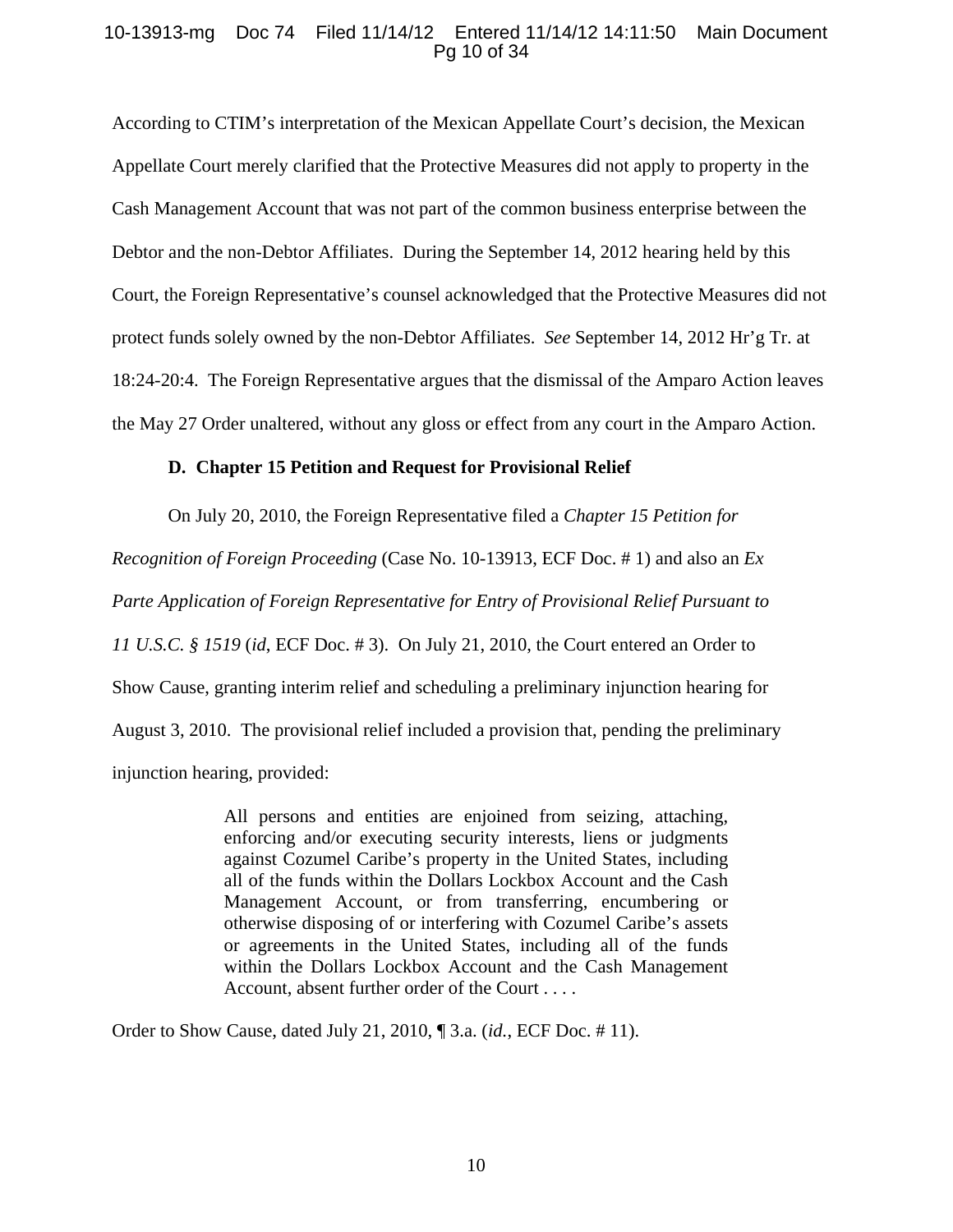# 10-13913-mg Doc 74 Filed 11/14/12 Entered 11/14/12 14:11:50 Main Document Pg 11 of 34

On August 4, 2010, an order was entered extending the protection of the interim relief pending further order of the Court. Order Granting Provisional Relief, dated August 4, 2010 ¶ 1.a. ("August 4 Order," Case No. 10-13913, ECF Doc. # 23). The August 4 Order provided that "CTIM expressly reserves its right (i) to dispute Cozumel Caribe's ownership interest in the assets subject to this Order, and (ii) to object to any extension or modification of this Order, or the entry of any other or further order in this proceeding. . . . . Martinez expressly reserves the right to seek extension or modification of this Order, or the entry of other or further orders in this proceeding." *Id.* ¶ 8-9. On October 20, 2010, the Court entered an order providing that "[t]he *Concurso Mercantil*  Proceeding is recognized as a foreign main proceeding pursuant to 11 U.S.C. §§ 1517(a) and 1517(b)(1), and all the effects of recognition as set forth in 11 U.S.C. § 1520 shall apply." Recognition Order ¶ 2. The Recognition Order expressly provides that:

> The relief granted herein shall not (i) impact the security interests and liens, if any, existing as of July 20, 2010 on property of Cozumel Caribe, including all of the funds in the Dollars Lockbox Account and the Cash Management Account, except as set forth herein as to enforcement; or (ii) prohibit or restrict any action to enforce rights, remedies, claims or defenses against Cozumel Caribe in Mexico. . . . . CTIM expressly reserves its right to dispute Cozumel Caribe's ownership interest in the assets subject to this Order.

Recognition Order ¶¶ 7-8.

# **E. CTIM's District Court Action Against the Guarantors**

On September 13, 2010, CTIM filed a complaint in the United States District

Court for the Southern District of New York ("District Court") against defendants Pablo

Gonzalez Carbonell and Grupo Costamex, S.A. de C.V. (the "Guarantor Defendants")

alleging breach of contract under a guarantee agreement (the "Guarantee Agreement")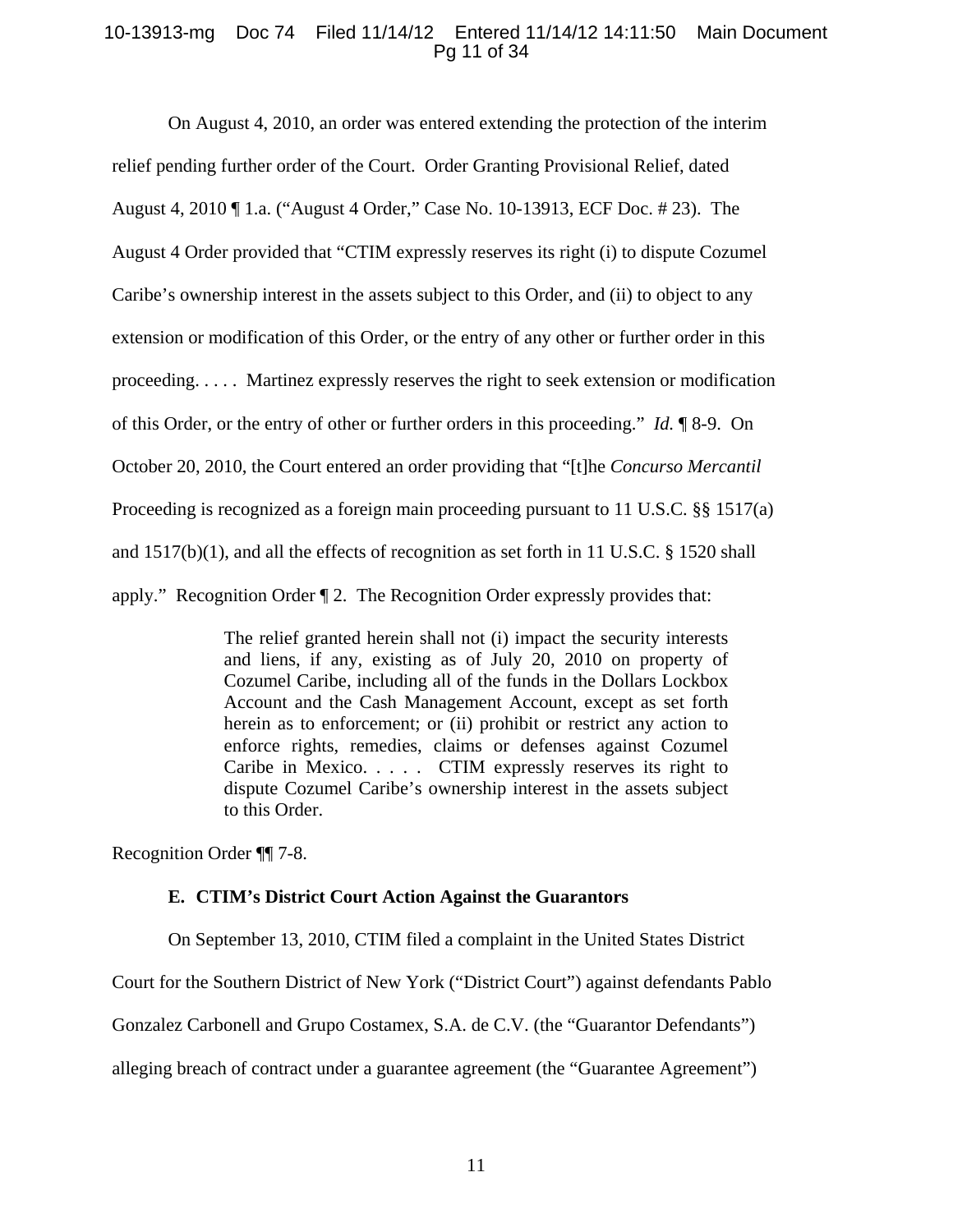## 10-13913-mg Doc 74 Filed 11/14/12 Entered 11/14/12 14:11:50 Main Document Pg 12 of 34

entered into in connection with the \$103 million loan for development of vacation and resort properties throughout Mexico. *CT Inv. Mgmt. Co., LLC v. Carbonell*, No. 10-Civ.- 6872, 2012 WL 92359, at \*1 (S.D.N.Y. Jan. 11, 2012) ("District Court Action"). The Guarantee Agreement contained a "springing" or "Bad Boy" guarantee. CTIM alleged that Cozumel Caribe's voluntary bankruptcy proceeding triggered the Guarantor Defendants' obligations under the Guarantee Agreement. The Guarantor Defendants did not appear to defend the District Court Action; however, before a default judgment was entered, the Foreign Representative appeared in the case and requested that the District Court extend comity to subsection (e) of the May 27 Order, which prevented CTIM from exercising its rights in the Guarantee Agreement against the Guarantor Defendants.

The District Court extended comity to the May 27 Order and stayed CTIM's action against the Guarantor Defendants. The District Court reasoned that because this Court granted Cozumel Caribe's Recognition Order, section 1509 of the Bankruptcy Code required the District Court to grant comity to the May 27 Order as long as doing so was not contrary to the public policy of the United States under section 1506, which the District Court held it was not. CTIM did not appeal the stay order.

# **F. CTIM's Adversary Complaint and the Foreign Representative's Motion for a Stay Based on Comit**y

CTIM's Complaint in this case was filed on December 20, 2011. The Foreign Representative filed a motion to stay the adversary proceeding based on international comity on January 23, 2012. ("Stay Motion," ECF Doc. # 3.) The Stay Motion resulted in protracted proceedings in this Court, with an evidentiary hearing held on April 11 and 12, 2012, *see* April 11, 2012 Hr'g Tr. (ECF Doc. # 18) and April 12, 2012 Hr'g Tr. (ECF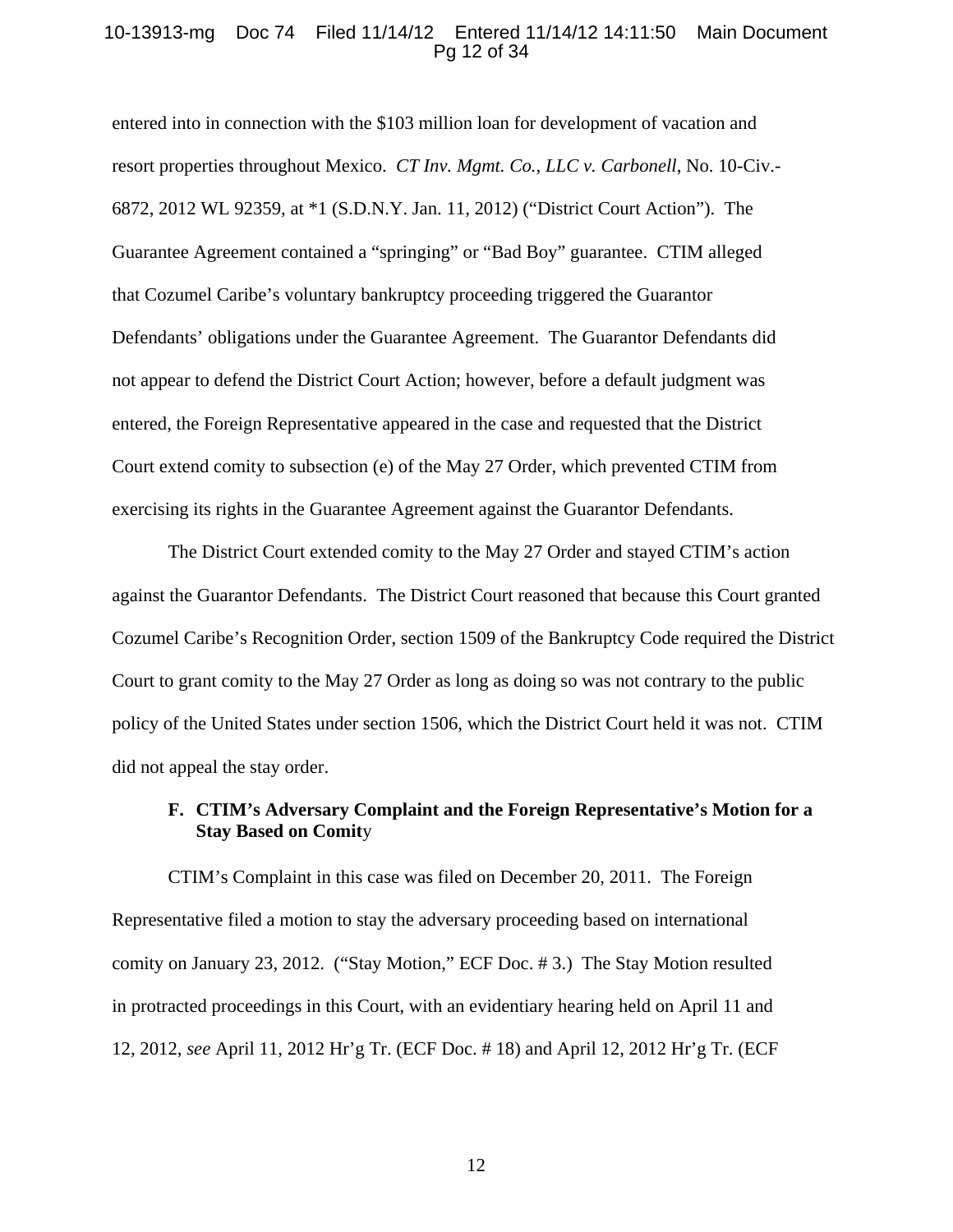# 10-13913-mg Doc 74 Filed 11/14/12 Entered 11/14/12 14:11:50 Main Document Pg 13 of 34

Doc.  $# 19$ ), followed by several rounds of supplemental briefing. <sup>6</sup> The matter was taken under submission following a hearing on September 14, 2012.

## **II. DISCUSSION**

## **A. This Court Is Not Required To Give Preclusive Effect To The Comity Ruling**

A threshold issue is whether the Comity Ruling has preclusive effect on this Court's ability to determine whether the May 27 Order, in its entirety, should be granted comity in this adversary proceeding. The Foreign Representative argues that the Court must give the Comity Ruling preclusive effect since CTIM and the Foreign Representative fully contested the issue before the District Court, which ruled in favor of the Foreign Representative. The Court concludes that it is not bound by preclusion and must make its own determination whether to enforce the May 27 Order.

"A fundamental precept of common-law adjudication, embodied in the related doctrines of collateral estoppel and res judicata, is that a 'right, question or fact distinctly put in issue and directly determined by a court of competent jurisdiction . . . cannot be disputed in a subsequent suit between the same parties or their privies . . . .'" *Montana v. United States*, 440 U.S. 147, 153 (1979) (quoting *S. Pac. R. Co. v. United States*, 168 U.S. 1, 48 (1897)).

<sup>6</sup> The following additional pleadings and declarations were submitted in connection with the Stay Motion: Cozumel Caribe filed the Declaration of Raul Garcia Herrera in support of the Stay Motion ("Herrera Declaration," ECF Doc. # 4); CTIM objected to the Stay Motion (the "CTIM Objection," ECF Doc. # 12) and filed the Declaration of Francisco Xavier Cortina Cortina ("Cortina's First Declaration" ECF Doc. # 13); Cozumel Caribe responded to the CTIM Objection ("Caribe Response," ECF Doc. # 15) and filed the Declaration of Alfonso Peniche (the "Peniche Declaration," ECF Doc. # 16). Upon request by the Court for further briefing, Cozumel Caribe and CTIM filed concurrent supplemental briefs (the "Caribe Supplemental Brief," ECF Doc. # 23; the "CTIM Supplemental Brief," ECF Doc. # 24); CTIM filed a second Declaration of Francisco Xavier Cortina Cortina to support the CTIM Supplemental Brief ("Cortina's Second Declaration," ECF Doc. # 25); Cozumel Caribe and CTIM also filed concurrent supplemental reply briefs (the "Caribe Supplemental Reply," ECF Doc. # 29; the "CTIM Supplemental Reply," ECF Doc. # 28). Cozumel Caribe also filed a response Declaration of Alfonso Peniche (the "Peniche's Second Declaration," ECF Doc. # 41). Several letter submissions were also filed. (*See*  ECF Doc. ## 22, 38, 45, 46, 49 and 50.)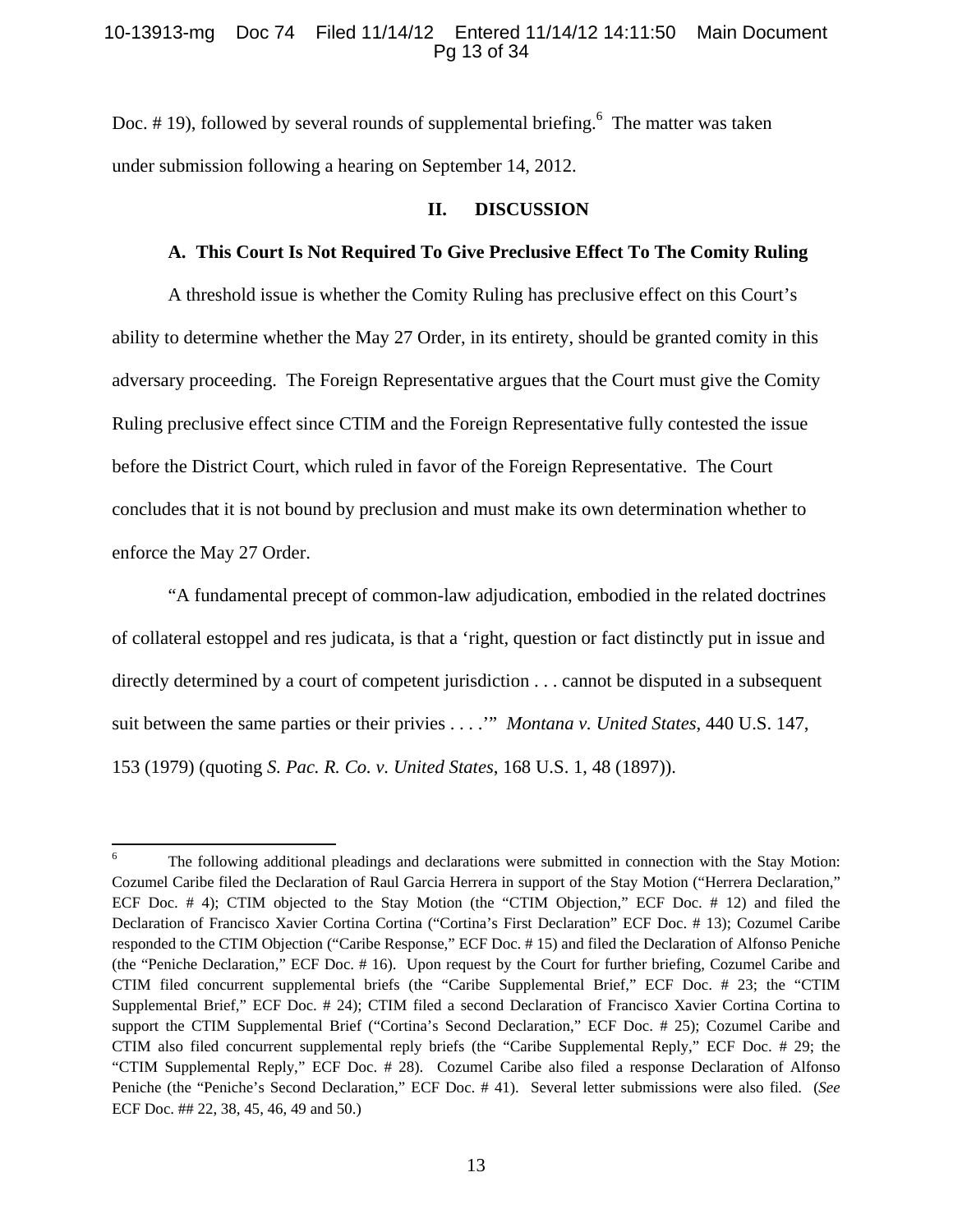## 10-13913-mg Doc 74 Filed 11/14/12 Entered 11/14/12 14:11:50 Main Document Pg 14 of 34

Under res judicata, a final judgment on the merits of an action precludes the parties or their privies from relitigating issues that were or could have been raised in that action. Under collateral estoppel, once a court has decided an issue of fact or law necessary to its judgment, that decision may preclude relitigation of the issue in a suit on a different cause of action involving a party to the first case.

*Allen v. McCurry*, 449 U.S. 90, 94 (1980) (citing *Cromwell v. County of Sac*, 94 U.S. 351, 352 (1876); *Montana*, 440 U.S. at 153). Collateral estoppel "has the dual purpose of protecting litigants from the burden of relitigating an identical issue with the same party or his privy and of promoting judicial economy by preventing needless litigation." *Parklane Hosiery Co., Inc. v. Shore*, 439 U.S. 322, 326 (1979) (citing *Blonder-Tongue Labs., Inc. v. Univ. of Ill. Found.*, 402 U.S. 313, 328-29 (1971)).

In the Second Circuit, invocation of collateral estoppel to preclude relitigation of an issue requires that  $\cdot\cdot\cdot(1)$  the identical issue was raised in a previous proceeding; (2) the issue was actually litigated and decided in the previous proceeding; (3) the party had a full and fair opportunity to litigate the issue; and (4) the resolution of the issue was necessary to support a valid and final judgment on the merits.'" *Ball v. A.O. Smith Corp.*, 451 F.3d 66, 69 (2d Cir. 2006) (quoting *Purdy v. Zeldes*, 337 F.3d 253, 258 & n.5 (2d Cir. 2003)); s*ee also* RESTATEMENT (SECOND) OF JUDGMENTS § 27 (1982).

As explained below, for several reasons, the Court concludes that it is not required to give preclusive effect to the Comity Ruling.

Here, an analysis of each of the four factors stated above is unnecessary because the Comity Ruling was not a final decision on the merits. While the District Court decided to grant comity to the May 27 order to stay CTIM's action to enforce rights against the Guarantor Defendants, such a ruling falls short of a final determination on the merits because the District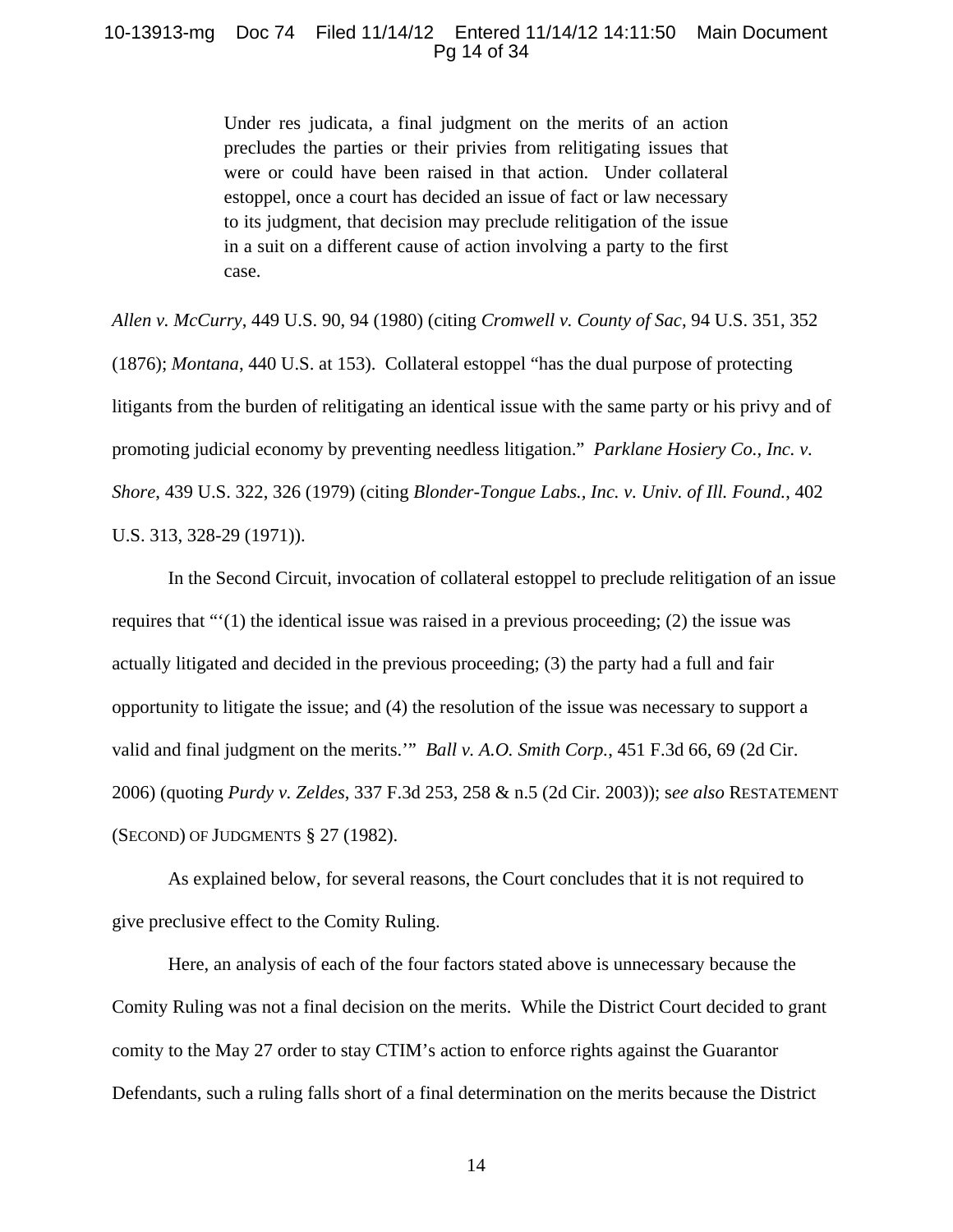# 10-13913-mg Doc 74 Filed 11/14/12 Entered 11/14/12 14:11:50 Main Document Pg 15 of 34

Court never reached the merits of CTIM's action. The District Court recognized that courts may grant a stay in favor of non-debtor affiliates. But such stays are limited in duration and are not final in that sense. *Quigley Co., Inc. v. Law Office of Peter G. Angelos (In re Quigley Co., Inc.)*, 676 F.3d 45, 52 ("Enjoining litigation to protect bankruptcy estates *during the pendency of bankruptcy proceedings* . . . has historically been the province of the bankruptcy courts.") (emphasis added).

Even if the Comity Ruling could be considered as a final determination on the merits, granting comity to the *entire* May 27 Order was not "necessary to support a valid and final judgment on the merits," which is the fourth factor stated above.

CTIM filed the District Court Action against the Guarantors, seeking to enforce the "springing" or "Bad Boy" guarantee contained in the Loan Documents governed by New York law.<sup>7</sup> The Guarantee Agreement was triggered by the Cozumel's bankruptcy filing in Mexico. Springing guarantees are generally enforceable under New York law. *See, e.g*., *First Nationwide Bank v. Brookhaven Realty Assocs.,* 637 N.Y.S*.*2d 418, 421 (N.Y. App. Div. 1996) (holding that a bankruptcy default clause in a non-recourse mortgage agreement that, upon filing, made the partners of the general partnership personally liable for the partnership's deficiency was "neither inequitable, oppressive, or unconscionable"); *G3-Purves St., LLC v. Thomson Purves, LLC*, 2011-03719, 2012 WL 4900846, at \*3 (N.Y. App. Div. Oct. 17, 2012) (stating "contrary to the guarantors' contention, the carve-out language in the loan agreement was unambiguous and provided for personal liability for a violation of certain enumerated exceptions, including defined 'springing recourse events'"). The District Court analyzed whether the enforcement of the Guarantee Agreement by a U.S. court was appropriate in light of subsection (e) of the May 27

<sup>7</sup> CTIM sought *in personam* jurisdiction over the Guarantors, all of whom are Mexican citizens residing in Mexico, based on the provisions in the Loan Documents by which the Guarantors consented to jurisdiction in New York to enforce the Guarantee Agreement.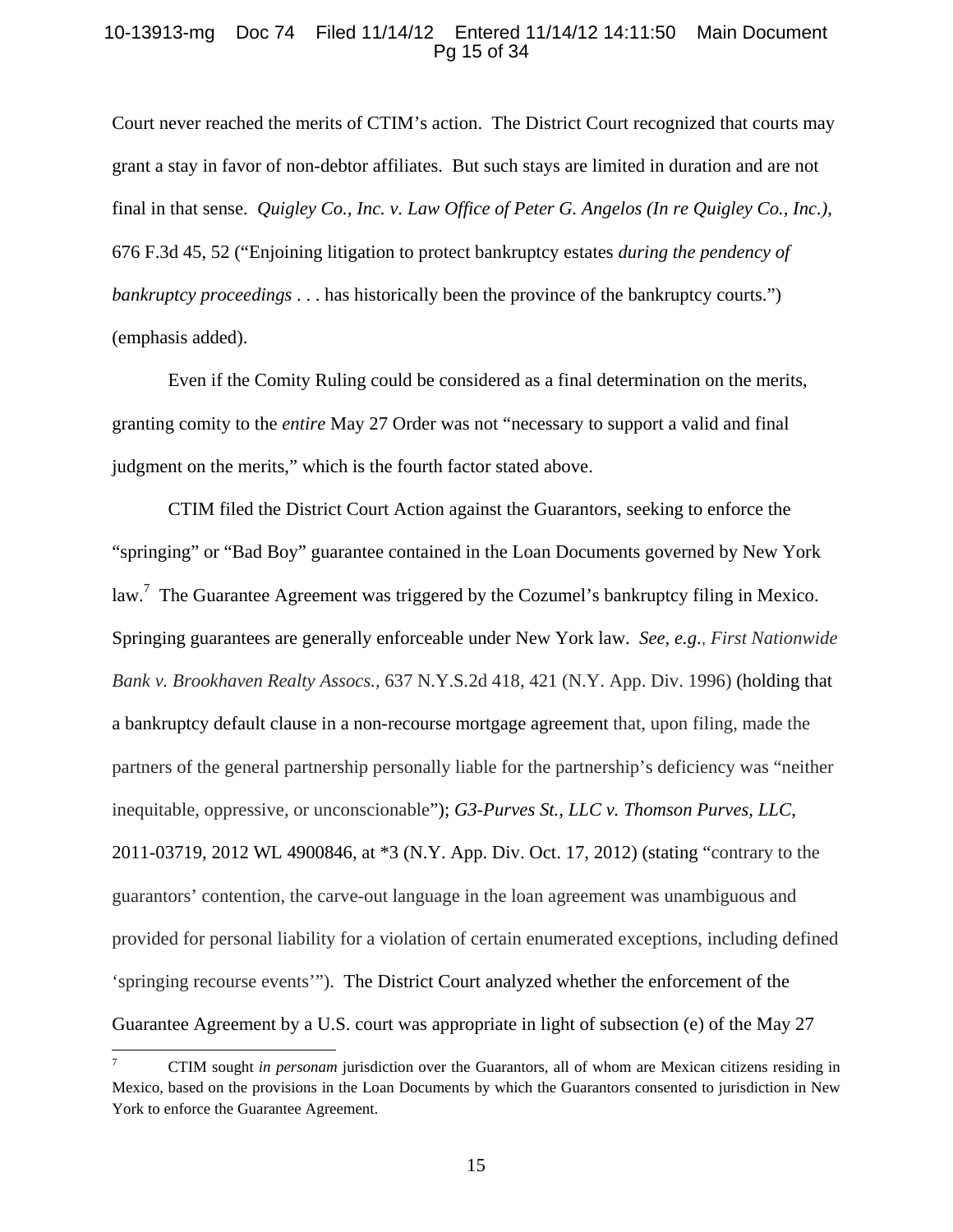#### 10-13913-mg Doc 74 Filed 11/14/12 Entered 11/14/12 14:11:50 Main Document Pg 16 of 34

Order, which provides, "[t]he execution of additional guarantees established in the Guarantee Agreement in case of bankruptcy is suspended, whose responsibility of its credits is trying to be extended to the principal's shareholders (Pablo Ignacio Gonzalez Carbonell) by reason of the bankruptcy request." Herrera Decl., Ex A-1 at 4. Specifically, the District Court held that the May 27 Order "suspends the execution of the guarantees established in the Agreement." *Carbonell*, 2012 WL 92359, at \*4. In deciding to extend comity to the May 27 Order, the District Court relied only on subsection (e) of the May 27 Order.

The issue before this Court is whether CTIM, as special servicer on behalf of secured creditors, may proceed with its adversary proceeding to recover the funds in the Cash Management Account in New York, notwithstanding subsection (a) of the May 27 Order which prohibits CTIM from recovering any funds in the Cash Management Account. The bankruptcy court has *in rem* jurisdiction over the funds on deposit in New York. The Foreign Representative asserts that the May 27 Order should be recognized and given effect; CTIM disputes this contention. The issue—whether CTIM could exercise its rights as a secured creditor to the Non-Debtor Affiliates' funds in the Cash Management Account in New York—was not presented to or decided by the District Court. Therefore, the Court concludes that preclusion does not prevent this Court from considering whether to grant comity to subsection (a) of the May 27 Order.

Moreover, the District Court's ruling was based on this Court having granted recognition to the Concurso Proceeding as a foreign main proceeding under section 1517 of the Bankruptcy Code. *Carbonell*, 2012 WL 92359, at \*4-5. Section 1517(d) permits the Court to modify or terminate the Recognition Order "if it is shown that the grounds for granting it were fully or partially lacking or have ceased to exist . . . ." 11 U.S.C. § 1517(d). Under section 1518, the Foreign Representative "shall file with the court promptly a notice of change of status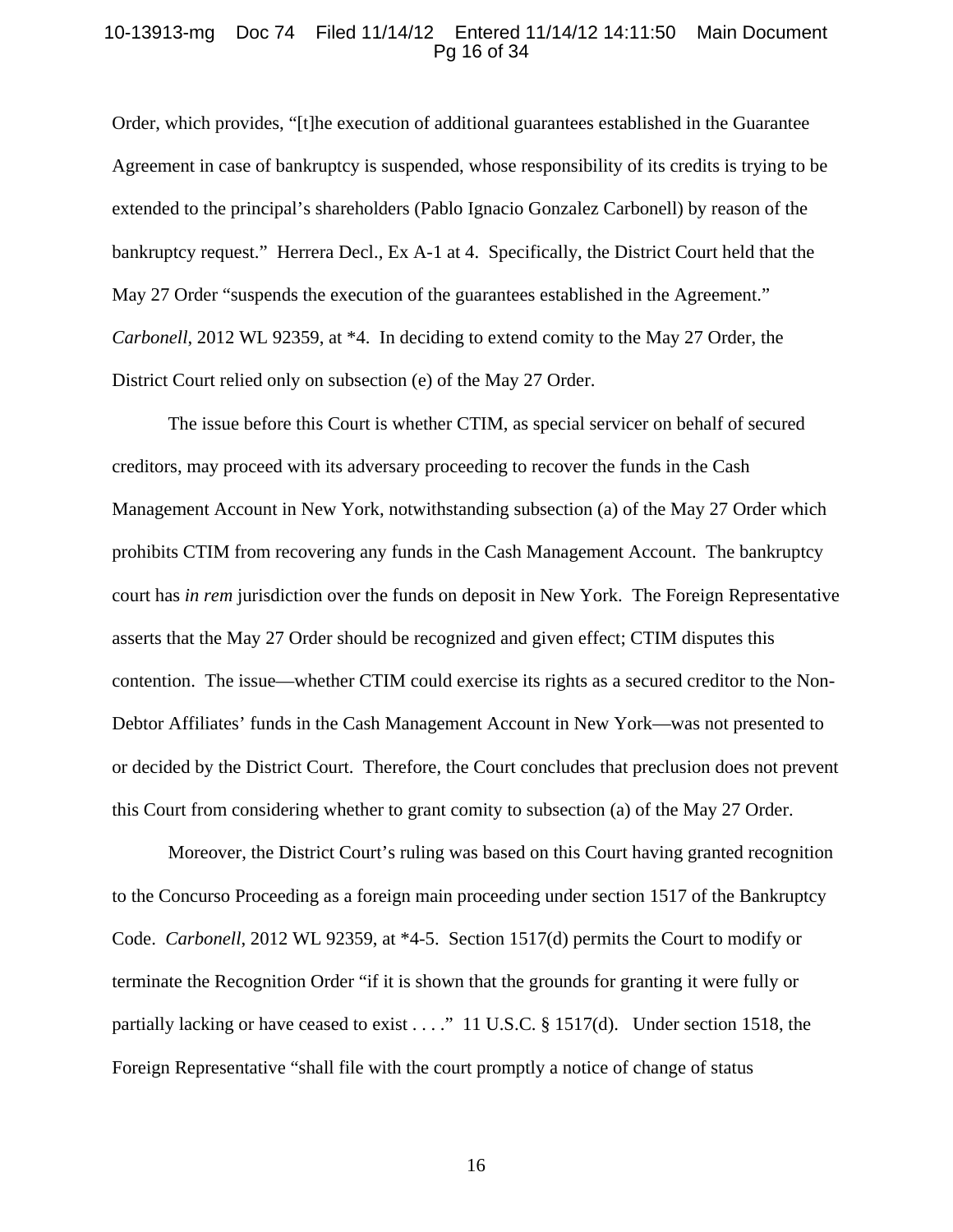#### 10-13913-mg Doc 74 Filed 11/14/12 Entered 11/14/12 14:11:50 Main Document Pg 17 of 34

concerning (1) any substantial change in the status of such foreign proceeding . . . ." *Id.* § 1518(1). While the Foreign Representative has not filed a notice of change of status of the Concurso Proceeding, the Court was advised by CTIM on September 14, 2012 that the Concurso Proceeding has been "suspended."<sup>8</sup> September 14, 2012 Hr'g Tr. at 63:11-19. The precise effect of the suspension is unclear, as is whether a change in recognition is warranted as a result. Since this Court is expressly provided with the authority to modify or terminate recognition, the District Court's Comity Ruling predicated on recognition should not preclude this Court's determination whether to extend comity to a different provision of the May 27 Order.

Furthermore, the District Court had no reason to consider the relevant provisions of Chapter 15 that this Court must take into account before granting the relief sought by the Foreign Representative. Section 1522(a) provides that "[t]he Court may grant relief under section 1519 or 1521, or may modify or terminate relief under subsection (c), only if the interests of the creditors and other interested entities, including the debtor, are sufficiently protected." *Id.* § 1522(a). Section 1522(c) gives a court the power, "at the request of the foreign representative or an entity affected by relief granted under section 1519 or 1521, *or at its own motion*, [to] modify or terminate such relief." *Id.* § 1522(c) (emphasis added). "The purpose this section is to ensure a balance between the relief that may be granted to the foreign representative and the interests of the persons potentially affected by such relief." 8 COLLIER ON BANKRUPTCY 1522.01. As the legislative history makes clear, "[Section 1522] gives the bankruptcy court broad latitude to mold relief to meet specific circumstances, including appropriate response if it is shown that the foreign proceeding is seriously and unjustifiably injuring United States creditors." H.R. Rep. No. 109-31, pt. 1, 109th Cong., 1<sup>st</sup> Sess. 116 (2005).

<sup>8</sup> The Foreign Representative is hereby directed to file in this Court within 30 days from the date of this order a notice setting forth the current status of the Concurso Proceeding pursuant to section 1518(2) of the Bankruptcy Code.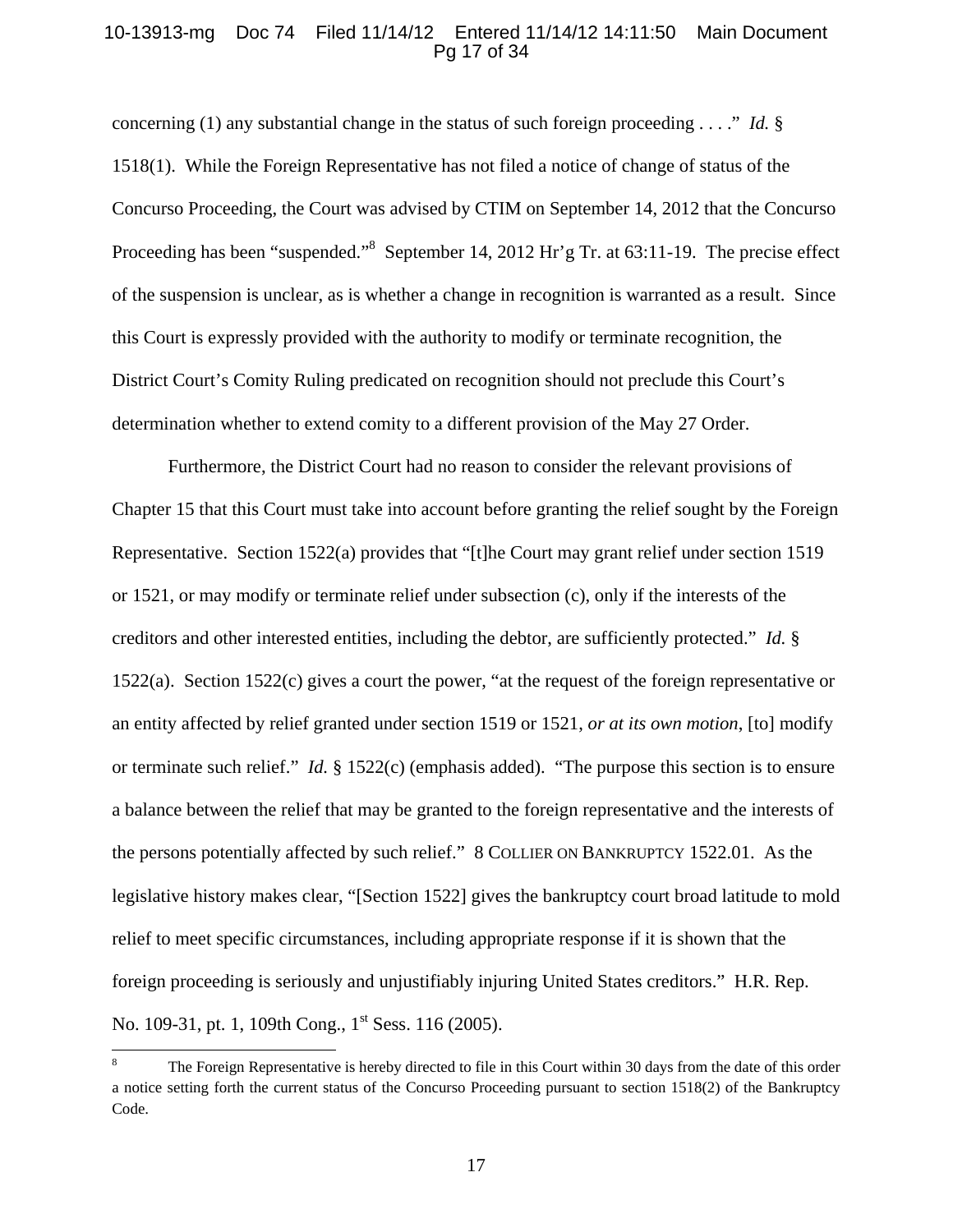# **B. Section 1509 Does Not Direct a Court to Grant Comity to a Foreign Court Order Just Because a U.S. Court Grants Recognition to a Foreign Proceeding**

The District Court based its Comity Ruling on this Court's Recognition Order and on section 1509 of the Bankruptcy Code. The District Court found that section 1509 *required* that comity be granted to the May 27 Order. *Carbonell*, 2012 WL 92359, at \*4 (asserting "[o]nce a foreign proceeding has been recognized by a U.S. bankruptcy court, it is mandatory that U.S. courts extend comity to a foreign representative's request for a grant of comity unless granting such request would contravene U.S. public policy").

Section 1509 is entitled "Right of Direct Access."<sup>9</sup> The language of the section, its legislative history and its original source in the UNCITRAL Model Law, all make clear that section 1509 reflects an "access" principle assuring that a foreign representative—"subject to any limitations that the court may impose consistent with the policy of this chapter," 11 U.S.C. § 1509(b) —may sue or be sued in a court in the United States, *id.* § 1509(b)(1), and may apply directly to a court in the United States for appropriate relief in that court, *id.* § 1509(b)(2). "[A] court in the United States shall grant comity or cooperation *to the foreign representative*." *Id.* § 1509(b)(3). But nothing in section 1509 commands that comity shall be given to all orders entered by a foreign court in a foreign insolvency proceeding. In short, other than providing

 9

Section 1509 is entitled "Right of direct access." Subsection (b) states:

- (1) the foreign representative has the capacity to sue and be sued in a court in the United States;
- (2) the foreign representative may apply directly to a court in the United States for appropriate relief in that court; and

(3) a court in the United States shall grant comity or cooperation *to the foreign representative.*

11 U.S.C. § 1509(b) (emphasis added).

<sup>(</sup>b) If the court grants recognition under section 1517, subject to any limitations that the court may impose consistent with the policy of this chapter—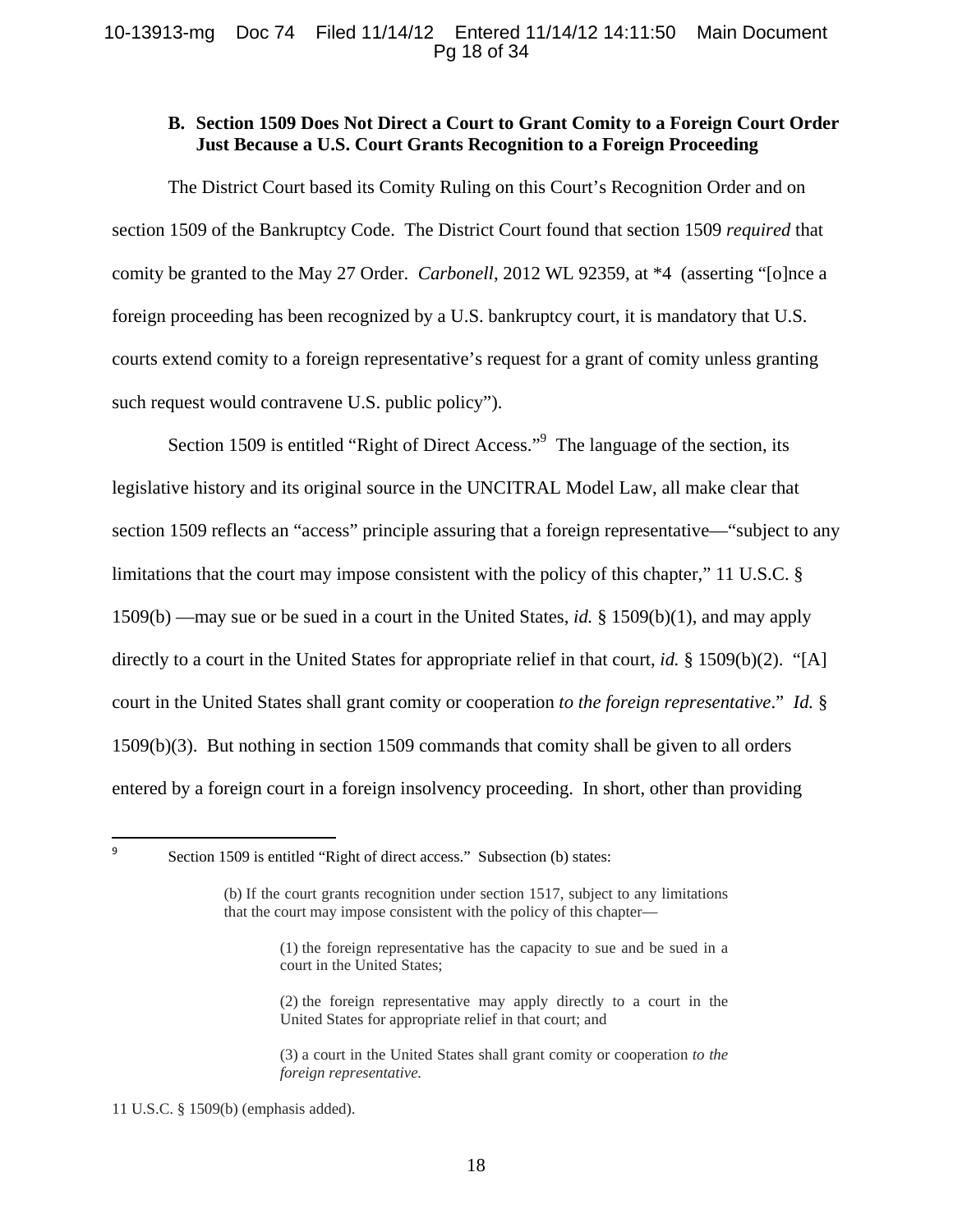#### 10-13913-mg Doc 74 Filed 11/14/12 Entered 11/14/12 14:11:50 Main Document Pg 19 of 34

access to courts in the United States, section 1509 is not a self-executing relief section of Chapter 15. Relief to a foreign representative must be based on sections 1507, 1519, 1520 and 1521, subject to limitations that may be imposed under section 1522.

Once recognition is granted under section 1517, "a court in the United States shall grant comity or cooperation *to the foreign representative*," although such a grant is "subject to any limitations that the court may impose consistent with the policy of this chapter." 11 U.S.C. § 1509(b) (emphasis added). "While this provision [Section 1509(b)] mandates courtesy and respect for the foreign proceeding, consistent with the statement of purpose of chapter 15 and its international origin, it does not mandate relief. The foreign representative must still make a case that the relief it seeks is warranted." 8 COLLIER ON BANKRUPTCY ¶ 1509.02. "While recognition of the foreign proceeding turns on the objective criteria under § 1517, 'relief [post-recognition] is largely discretionary and turns on subjective factors that embody principles of comity.'" *In re Metcalfe & Mansfield Alternative Investments*, 421 B.R. 685, 697 (Bankr. S.D.N.Y. 2010) (quoting *In re Bear Stearns High-Grade Structured Credit Strategies Master Fund, Ltd.*, 389 B.R. 325, 333 (S.D.N.Y. 2008)). "Once a case is recognized as a foreign main proceeding, chapter 15 specifically contemplates that the court will exercise its discretion consistent with principles of comity." *Id.* (quoting *Atlas Shipping,* 404 B.R. at 738).

"As each section of Chapter 15 is based on a corresponding article in the Model Law, if a textual provision of Chapter 15 is unclear or ambiguous, the Court may then consider the Model Law and Foreign interpretations of it as part of its interpretive task." *In re Int'l Banking Corp. B.S.C.,* 439 B.R. 614, 624 (Bankr. S.D.N.Y. 2010) (internal quotation marks omitted). "In addition, the Court should read Chapter 15 consistently with prior law under section 304." *Id.*  (citing *Atlas Shipping*, 404, B.R. at 738-39).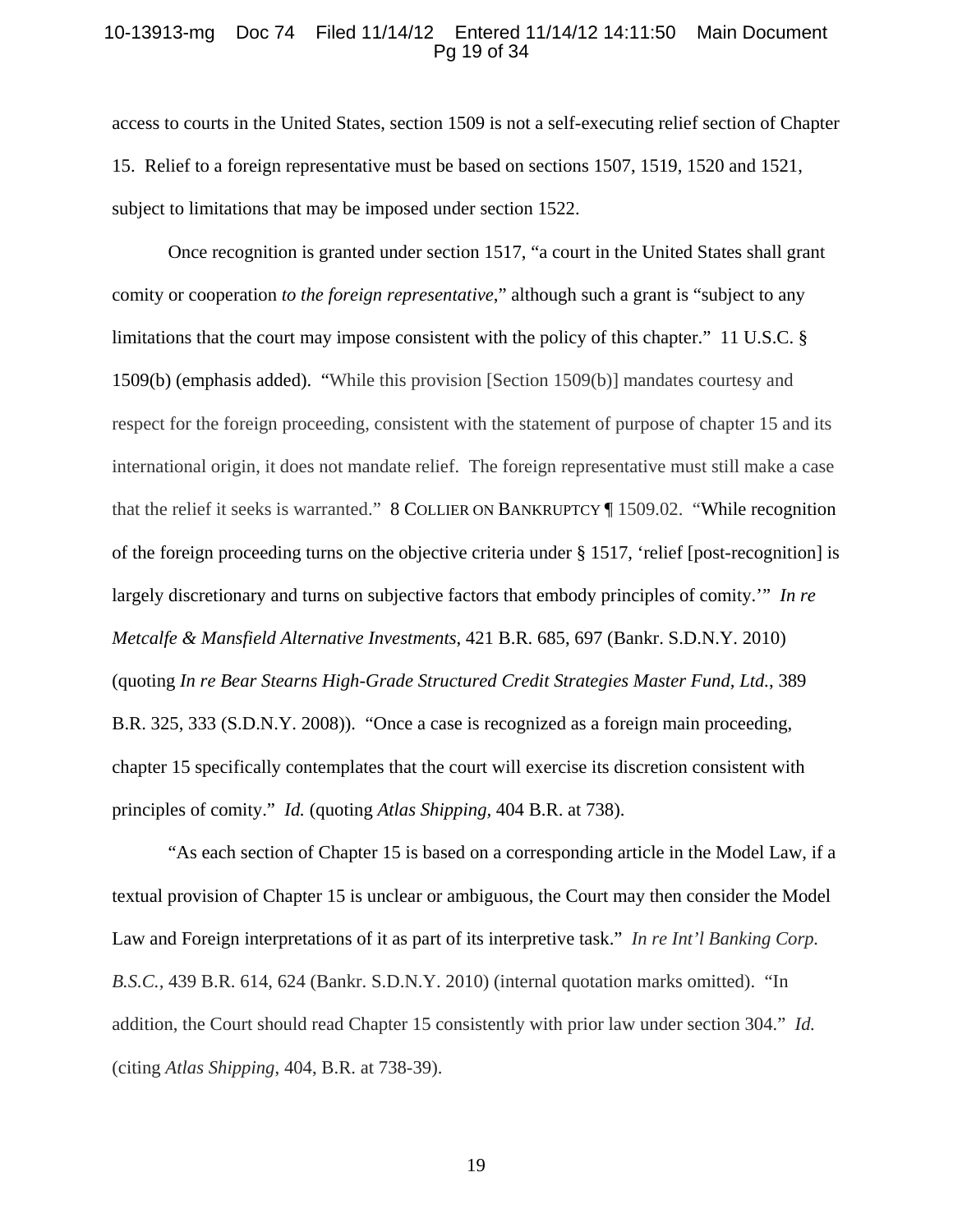# 10-13913-mg Doc 74 Filed 11/14/12 Entered 11/14/12 14:11:50 Main Document Pg 20 of 34

Like section 1509, Article 9 of the United Nations Commission on International Trade Law on Cross Border Insolvency ("UNCITRAL" or "Model Law"), is also entitled "Right of direct access," and is located in Chapter II entitled "Access of Foreign Representatives and Creditors to Courts in this State." Article 9 of the Model Law simply states that "[a] foreign representative is entitled to apply directly to a court in this State." UNCITRAL, *Model Law on Cross-Border Insolvency*, Part one, Chpt. II, *Art. 9 (Right of direct access)* (1997) (available at http://www.uncitral.org/pdf/english/texts/insolven/insolvency-e.pdf). The Guide to Enactment of the Model Law, included with the published text of the Model Law, explains that "Article 9 is limited to expressing the principle of direct access by the foreign representative to courts of the enacting State, thus freeing the representative from having to meet formal requirements such as licences or consular action." *Id.,* Part two, Guide to Enactment of the UNCITRAL Model Law on Cross-Border Insolvency ("Guide to Enactment") ¶ 93.

The principle of direct access does not dictate the relief that must be accorded to the foreign representative. Article 20 of the Model Law, implemented in section 1520 of the Bankruptcy Code, provides for certain "mandatory relief" upon recognition as a foreign main proceeding, *see infra* n.12, but any further relief is discretionary. "In addition to the mandatory stay and suspension [provided in Article 20], the Model Law authorizes the court to grant 'discretionary' relief for the benefit of any foreign proceeding, whether it is a 'main' proceeding or not (article 21). Such discretionary relief may consist of, for example, *staying proceedings* or suspending the right to encumber assets . . . and any other relief that may be available under the laws of the enacting State." *Id.*, Guide to Enactment ¶ 34 (emphasis added).<sup>10</sup>

<sup>&</sup>lt;sup>10</sup> The United Nations has published a Judicial Guide to application of the Model Law. With respect to the access principle, the Judicial Guide explains:

A. the "access" principle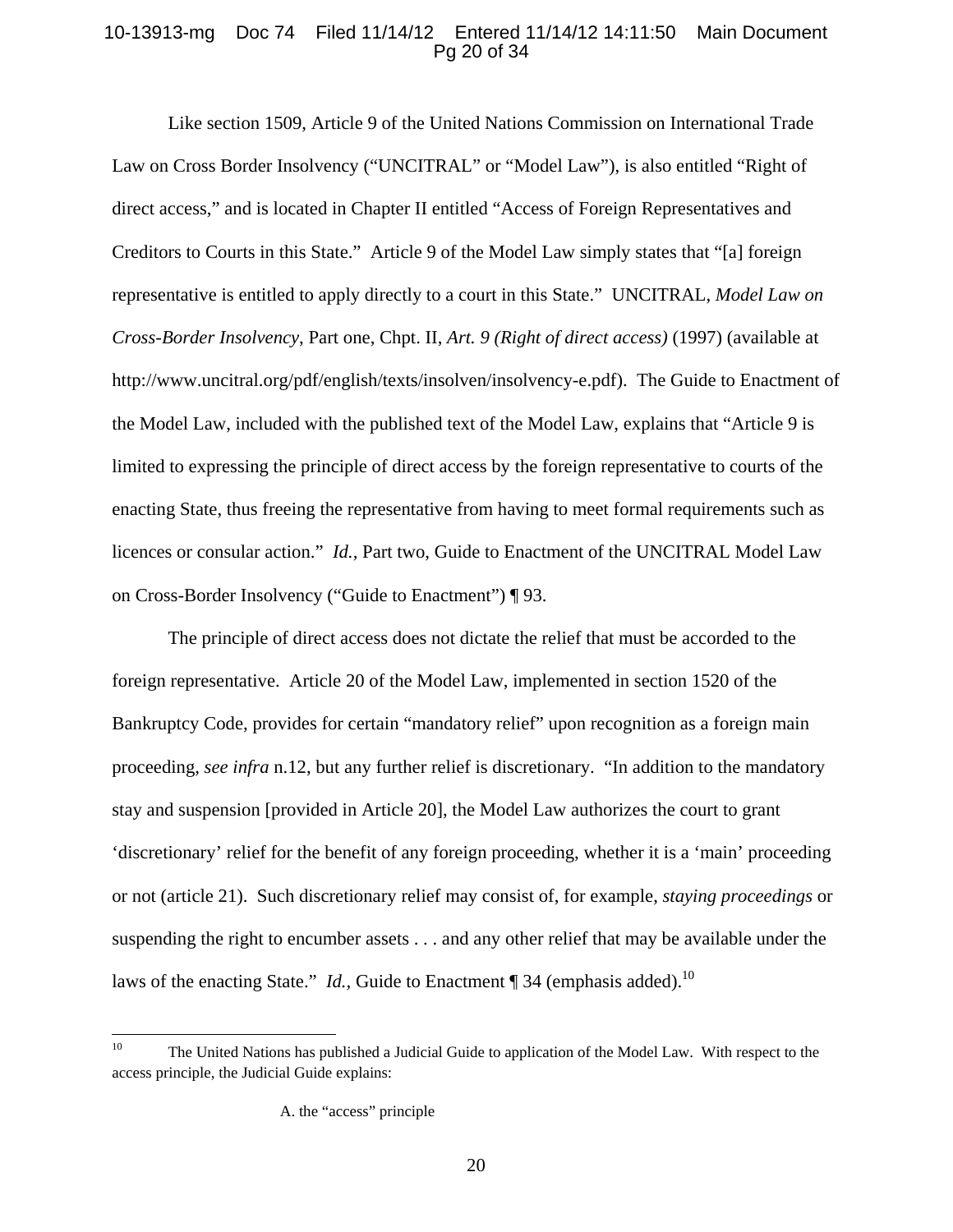# 10-13913-mg Doc 74 Filed 11/14/12 Entered 11/14/12 14:11:50 Main Document Pg 21 of 34

The District Court stated that "[o]nce a foreign proceeding has been recognized by a U.S. bankruptcy court, it is mandatory that U.S. courts extend comity to a foreign representative's request for a grant of comity unless granting such request would contravene U.S. public policy." *Carbonell*, 2012 WL 92359, at \*4. In support of this conclusion the District Court relied on *In re Qimonda AG Bankr. Lit.*, 433 B.R. 547, 565 (E.D. Va. 2012). The district court in *Qimonda* focused on the words "shall grant comity or cooperation to the foreign representative" in section 1509(b)(3), and apparently concluded based on this language that a court must grant comity, not only to the foreign representative but also to either *a foreign law or a foreign court's order* upon request by the foreign representative.

Granting comity to a *foreign representative* by providing access to courts in the United States is very different from granting *the request* by the foreign representative to extend comity to a foreign law, court order or judgment. *Qimonda* did not cite any authority for the broader

> 29. The UNCITRAL Model Law envisages a proceeding being opened by an application made to the receiving court by an insolvency representative of a debtor who has been appointed in another State—the "foreign representative". The application may seek:

<u> 1989 - Johann Stein, marwolaethau a gweledydd a ganlad y ganlad y ganlad y ganlad y ganlad y ganlad y ganlad</u>

 (a) To commence an insolvency proceeding under the laws of the enacting State;

 (b) Recognition of the foreign proceeding in the enacting State, so that the foreign representative may:

- (i) Participate in an existing insolvency proceeding in that State;
- (ii) Apply for relief under the Model Law; or
- (iii) To the extent that domestic law permits, intervene in any proceeding to which the debtor is a party.

UNCITRAL Model Law on Cross-Border Insolvency: The Judicial Perspective, III. Interpretation and application of the UNCITRAL Model Law ¶ 29 (United Nations 2012) (footnotes omitted) (available at http://www.uncitral.org/pdf/english/texts/insolven/V1188129- Judicial\_Perspective\_ebook-E.pdf) (last visited Nov. 12, 2012).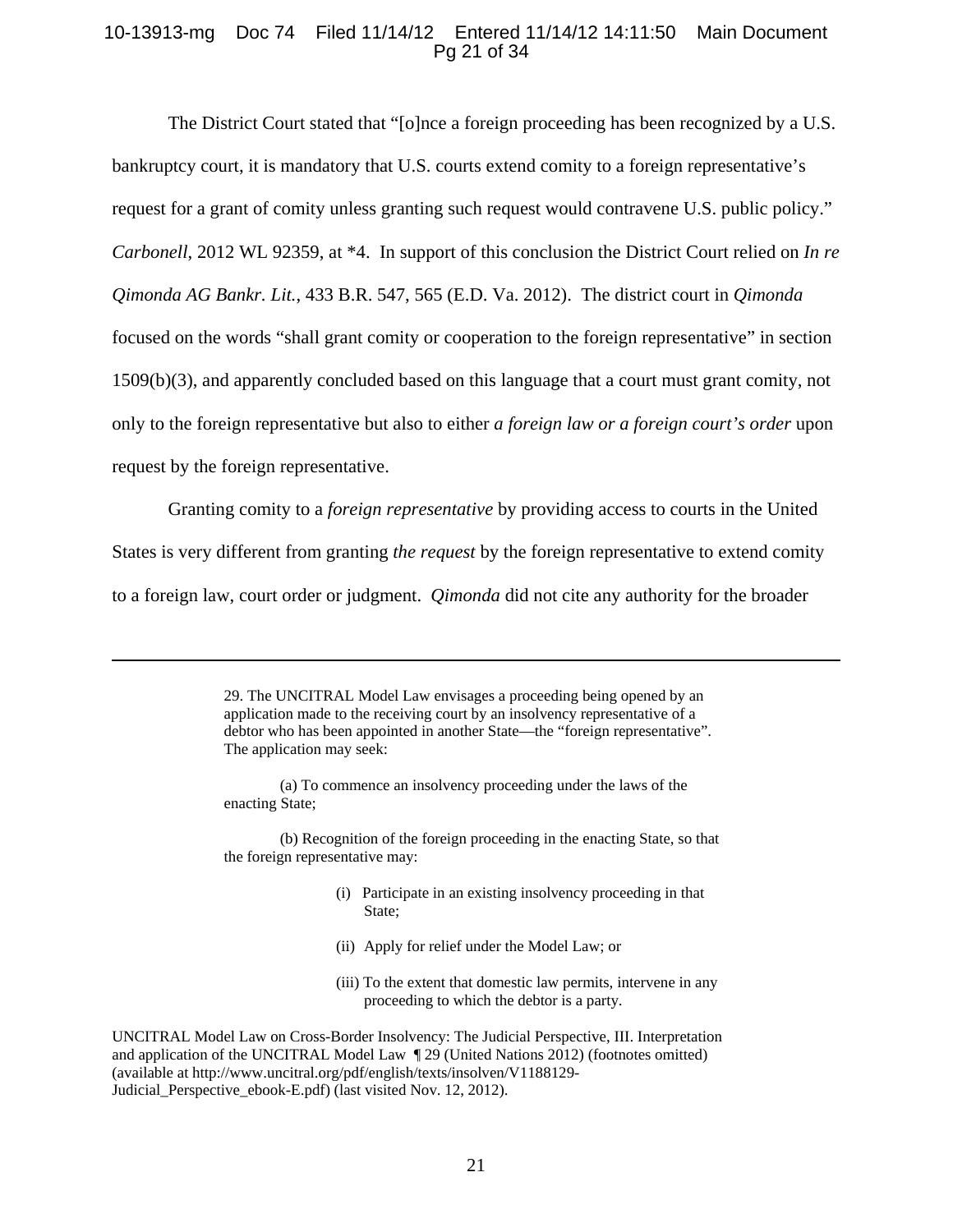# 10-13913-mg Doc 74 Filed 11/14/12 Entered 11/14/12 14:11:50 Main Document Pg 22 of 34

proposition that extending comity to foreign laws or court orders is required so long as that relief is not "manifestly contrary to the public policy of the United States," the limitation imposed by section 1506. If *Qimonda* were correct that comity is *required* to be given to any foreign law, court order or judgment that is not manifestly contrary to U.S. public policy, there would be no point in having the foreign representative "apply" to a U.S. court for discretionary relief.<sup>11</sup> The only issue left open would be whether the requested relief is manifestly contrary to the public policy of the United States in violation of section 1506, leaving no room for the exercise of discretion; nothing about Chapter 15 supports such an interpretation.

The relief requested by the Foreign Representative—a stay of the adversary proceeding is available, if at all, under sections 1507 or  $1521(a)(7)$ .<sup>12</sup> Because section 1521 would permit the relief sought by the Foreign Representative, it is unnecessary to look to section 1507 for such authority. *See Atlas Shipping*, 404 B.R. at 741 (concluding that it was unnecessary to determine whether "additional assistance" was available under section 1507). Granting relief to the Foreign

<sup>&</sup>lt;sup>11</sup> *Qimonda* is puzzling in several respects. The district court in reviewing the decision of the bankruptcy court to grant comity to German law stated that that an abuse of discretion standard applied for decisions committed to the discretion of the bankruptcy court. *Qimonda*, 433 B.R. at 555. Furthermore, according to the district court, the abuse of discretion standard applies when a lower court decides to defer to a foreign law under comity principles. *Id.* at 556. But the district court then stated that the parties unnecessarily "spill much ink" regarding whether comity should be granted when, according to the district court, the parties' "arguments are unpersuasive because they address the issue already decided by Congress in § 1509, namely whether courts must grant comity . . . ." *Id.* at 564-65. The "abuse of discretion" standard of review obviously cannot apply to an issue as to which the court lacks any discretion because the result is mandated by Congress. This Court does not believe that section 1509 can be read as removing the discretion that sections 1507, 1519, 1520 and 1521 expressly provide the bankruptcy court in determining whether to grant relief.

<sup>&</sup>lt;sup>12</sup> The effects of recognition of the Concurso Proceeding as a foreign main proceeding are set forth in section 1520. Sections 361 and 362 are made applicable to property of the debtor that is within the United States. But section  $362(d)(1)$  is therefore applicable and permits a bankruptcy court to lift the automatic stay if a creditor is not adequately protected. This express statutory authority for a bankruptcy court to allow a creditor to obtain relief from property of the debtor within the United States (by lifting the automatic stay) appears to trump continued protection of property based on international comity. Protection of property of a non-debtor affiliate may be provided under section  $1521(a)(7)$  only if creditors are "sufficiently protected," as provided in section  $1522(a)$ . It would be ironic, to say the least, if property of a non-debtor affiliate received greater protection than property of the debtor.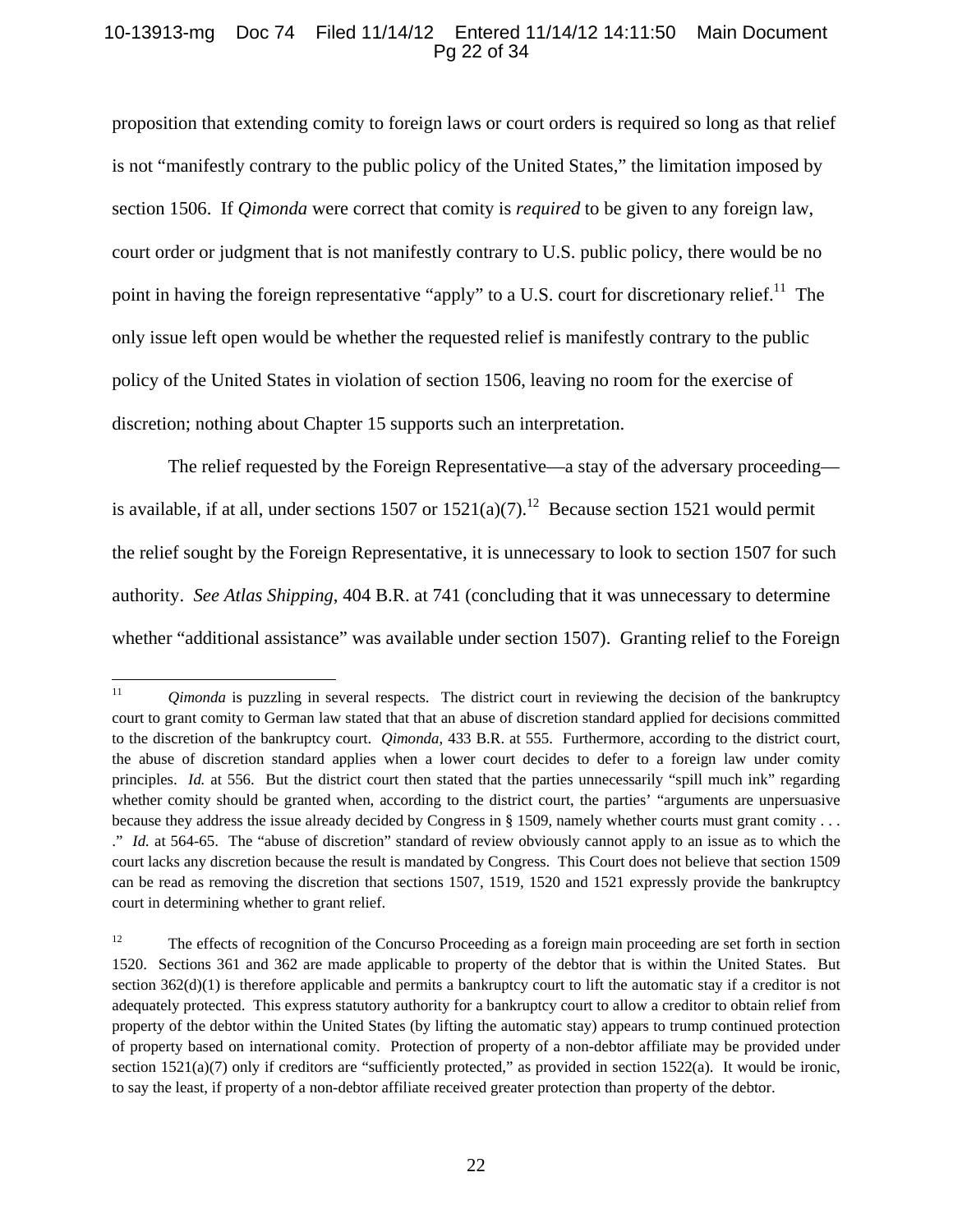# 10-13913-mg Doc 74 Filed 11/14/12 Entered 11/14/12 14:11:50 Main Document Pg 23 of 34

Representative under section  $1521(a)(7)$  depends on whether "the interests of the creditors ... are sufficiently protected."<sup>13</sup> 11 U.S.C. § 1522(a). At least with respect to the funds belonging to the Non-Debtor Affiliates remaining in the Cash Management Account, the Court concludes that CTIM is sufficiently protected as a temporary matter as long as the funds remain in the United States. CTIM may be dissatisfied with the status, pace or a ruling in the Concurso Proceeding, but that alone does not justify permitting CTIM to proceed with its adversary proceeding in this Court.

But the *status quo* is also unsatisfactory. The Foreign Representative acknowledged that not all of the funds remaining in the Cash Management Account may be subject to the Precautionary Measures. *See* September 14 Hr'g Tr. at 14:7-20:6. CTIM is entitled to a determination of the funds that are *not* subject to the Precautionary Measures.

In *JP Morgan Chase Bank v. Altos Hornos De Mexico*, *S.A.*, 412 F.3d 418 (2d Cir. 2005), a pre-Chapter 15 case, the Second Circuit addressed the Circuit's prior decision in *Koreag*, *Controle et Revision S.A. v. Refco F/X Assocs., Inc. (In re Koreag),* 961 F.2d 341, 349 (2d Cir. 1992)*,* and reformulated the circumstances that make it appropriate for a U.S. court to defer to a foreign insolvency court to decide issues concerning the treatment of property within the United States. The *Altos Hornos* court stated:

> On this appeal we are asked to clarify the scope of our holding in *Koreag*, *Controle et Revision S.A. v. Refco F/X Assocs., Inc. (In re Koreag),* 961 F.2d 341, 349 (2d Cir.1992), where we ruled that the ownership of property a debtor claims as part of its estate in a foreign bankruptcy proceeding is a question "antecedent to the distributive rules of bankruptcy." Local courts may resolve

<sup>&</sup>lt;sup>13</sup> Relief might also be possible under section  $1521(a)(1)$ —"staying the commencement or continuation of an individual action or proceeding concerning the debtor's assets, rights, obligations . . . "—to the extent the Precautionary Measures affect the Debtor's property. The dispute here appears to be limited to the Non-Debtor Affiliates' funds in the Cash Management Account, and the Precautionary Measures extend protection to property of the Non-Debtor Affiliates so section  $1521(a)(7)$  is necessary for the Foreign Representative to obtain the requested relief.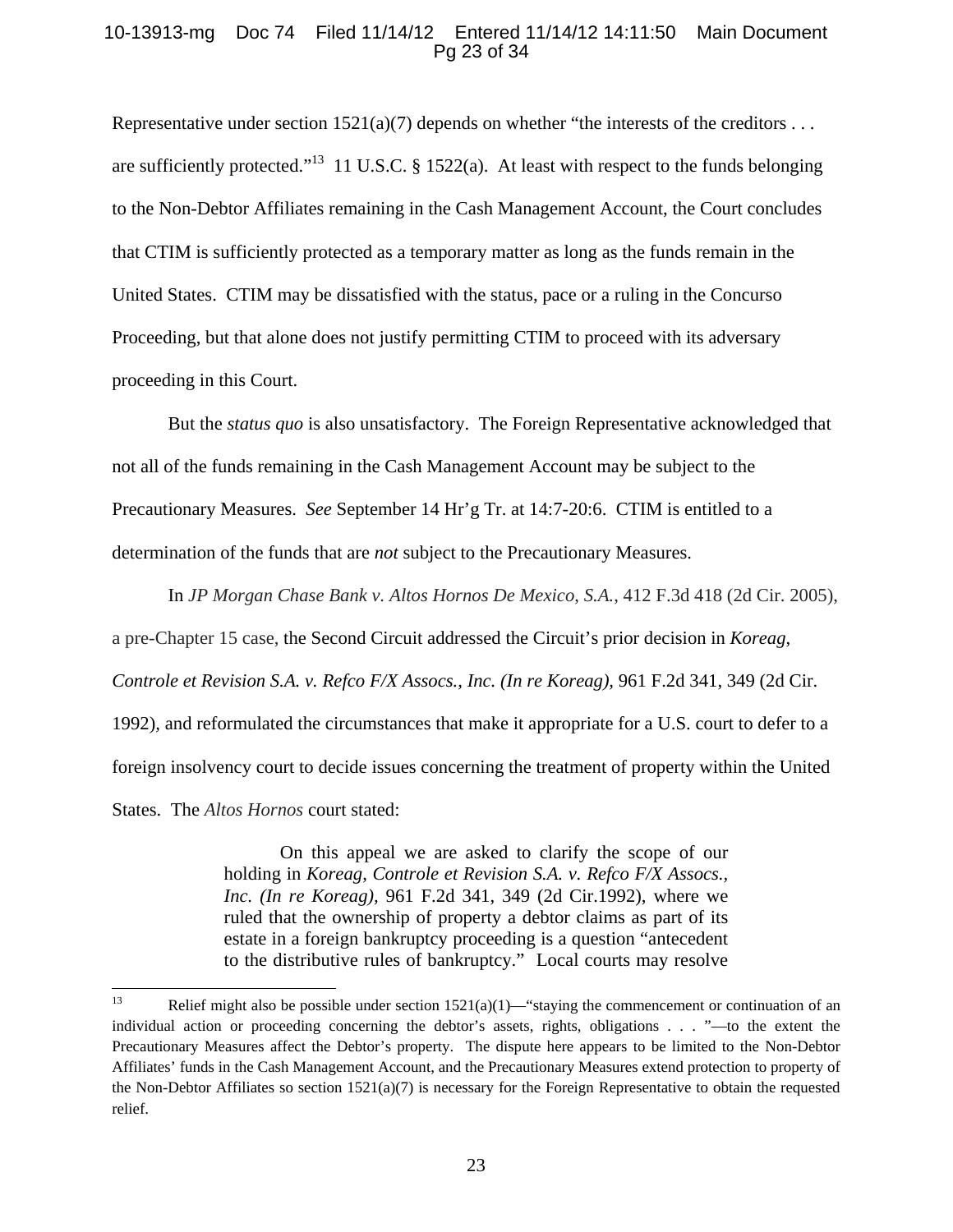## 10-13913-mg Doc 74 Filed 11/14/12 Entered 11/14/12 14:11:50 Main Document Pg 24 of 34

the question because international comity does not require deference to the parallel foreign bankruptcy proceeding in such circumstances. *Id.* at 349. The rule announced in *Koreag,* however, only applies to disputes that present a *bona fide* question of property ownership. It has no application to disputes like this one where a bankruptcy creditor claims to own assets but has a contractual obligation to use those assets to pay down the same debt that is the subject of a foreign bankruptcy proceeding. In such a case, local courts are displaced and must defer to the foreign proceeding. We therefore affirm the district court's order dismissing appellant's complaint on international comity grounds.

## *Id.* at 420.

The decisions in *Altos Hornos* and *Koreag* allow a U.S. court to determine ownership of property in the United States that is subject to a *bona fide* question of property ownership arising under U.S. law. Here, some (undetermined) portion of the funds in the Cash Management Account is property of the Non-Debtor Affiliates, and some of those funds may not be subject to the Precautionary Measures. But unlike the situations in *Altos Hornos* or *Koreag*, the Precautionary Measures on their face extend protection to the Non-Debtor Affiliates' funds in the Cash Management Account. In such circumstances, the Court believes that the Quintana Roo District Court is the more appropriate forum to sort out these issues if it chooses to do so in a timely fashion. Additionally, changed circumstances may support modification or termination of the Precautionary Measures by the Quintana Roo District Court.<sup>14</sup> The Foreign Representative's counsel conceded (after conferring with the Foreign Representative's Mexican counsel who was

<sup>&</sup>lt;sup>14</sup> The Precautionary Measures prohibit CTIM from reaching the Non-Debtor Affiliates' funds in the Cash Management Account. Nothing in the Precautionary Measures relieved the Non-Debtor Affiliates from the obligation to continue making debt service payments on the \$103 million loan. Nevertheless, for more than two years, the Non-Debtor Affiliates have simply stopped paying. In a Chapter 11 case, failure to make post-petition payments on secured debt may result in lifting of the automatic stay. The Quintana Roo District Court could consider whether the Non-Debtor Affiliates' failure to make any debt service payments are changed circumstances that support modifying or terminating the Precautionary Measures.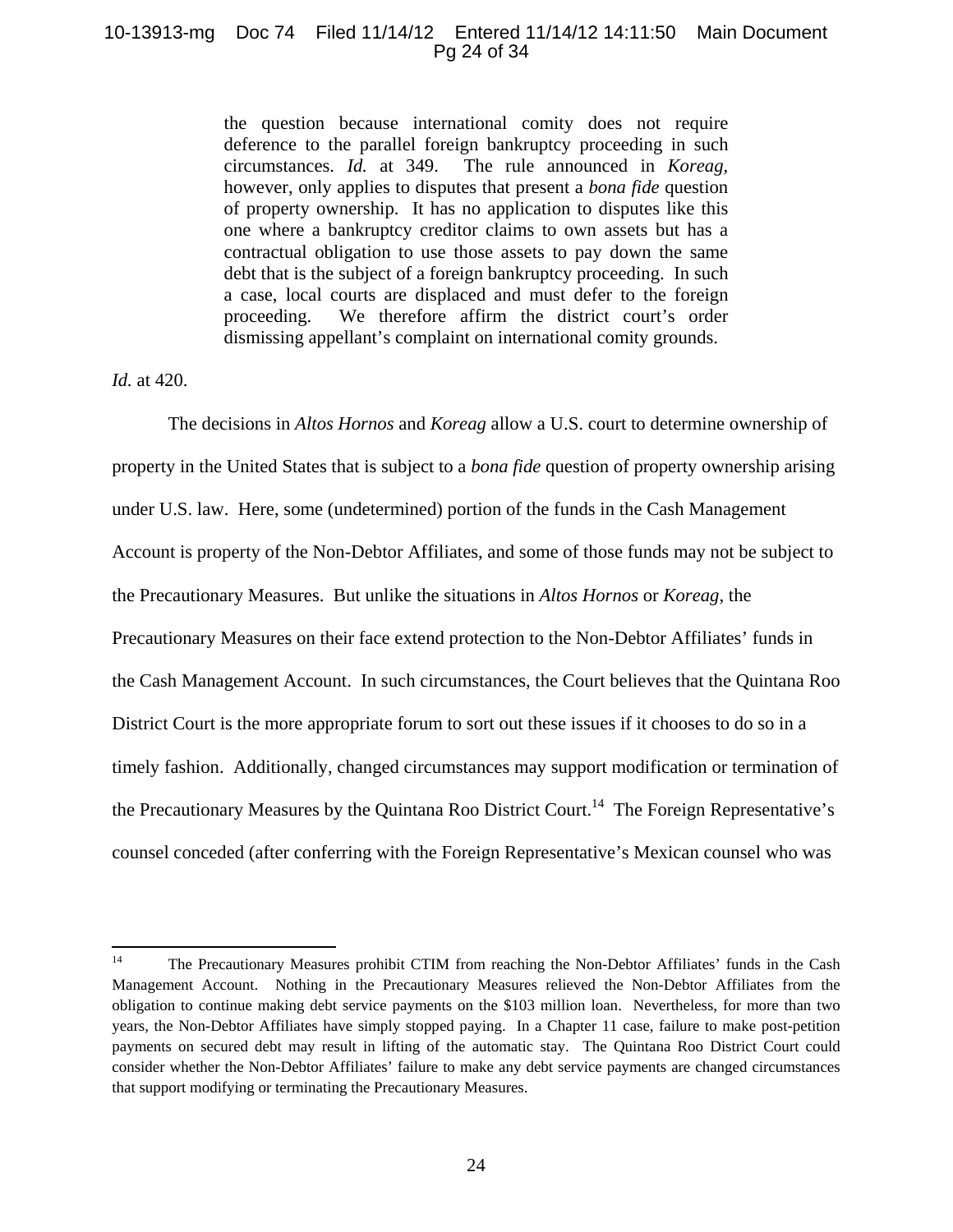## 10-13913-mg Doc 74 Filed 11/14/12 Entered 11/14/12 14:11:50 Main Document Pg 25 of 34

present in court during the hearing) that the Quintana Roo District Court can modify the Precautionary Measures based on changed circumstances. September 14 Hr'g Tr. at 45:8-47:17.

CTIM argues that the stay relief sought by the Foreign Representative is manifestly contrary to public policy in violation of section 1506. The only authority CTIM cites for support is the bankruptcy court decision in *In re Vitro, S.A.B. de C.V.*, 473 B.R. 117 (Bankr. N.D. Tex. 2012), which is currently pending on direct appeal to the Fifth Circuit. Whatever the outcome of that appeal, it is clear that the stay relief sought by the Foreign Representative is not manifestly contrary to public policy. The issues in this case—at least at this time—are whether this Court or the Quintana Roo District Court that issued the Precautionary Measures should determine the reach of the May 27 Order, and whether any changed circumstances support modifying or terminating the relief granted by the Quintana Roo District Court. As the District Court correctly concluded in *Carbonell*, 2012 WL 92359, at \*5, the type of relief provided in the Precautionary Measures is consistent with the type of relief granted by U.S. courts under appropriate circumstances. *Id.* ("As Plaintiff [CTIM] recognizes, U.S. bankruptcy courts have, as the May 27th Order does, suspended actions against non-debtor parties in order to assist in, and maintain the integrity of, the administration of a debtor's bankruptcy case." (citations omitted)). Precautionary Measures extending protection to non-debtor affiliates may be important and appropriate in providing a debtor with a respite from creditors and a chance to reorganize. Far different issues may be presented by a foreign court's final order impairing the rights of U.S. creditors, particularly when those creditors' claims are governed by U.S. law and are against non-debtor affiliates for property in the United States.<sup>15</sup> The much-awaited Fifth Circuit decision

<sup>&</sup>lt;sup>15</sup> The appeal in *Vitro* centers on whether the bankruptcy court was correct in refusing to grant comity to the provisions in the Mexican concurso plan approved by the Mexican insolvency court that invalidated guarantees to creditors by non-debtor affiliates. The bankruptcy court in *Vitro* did *not* analyze whether sections 1507 or 1522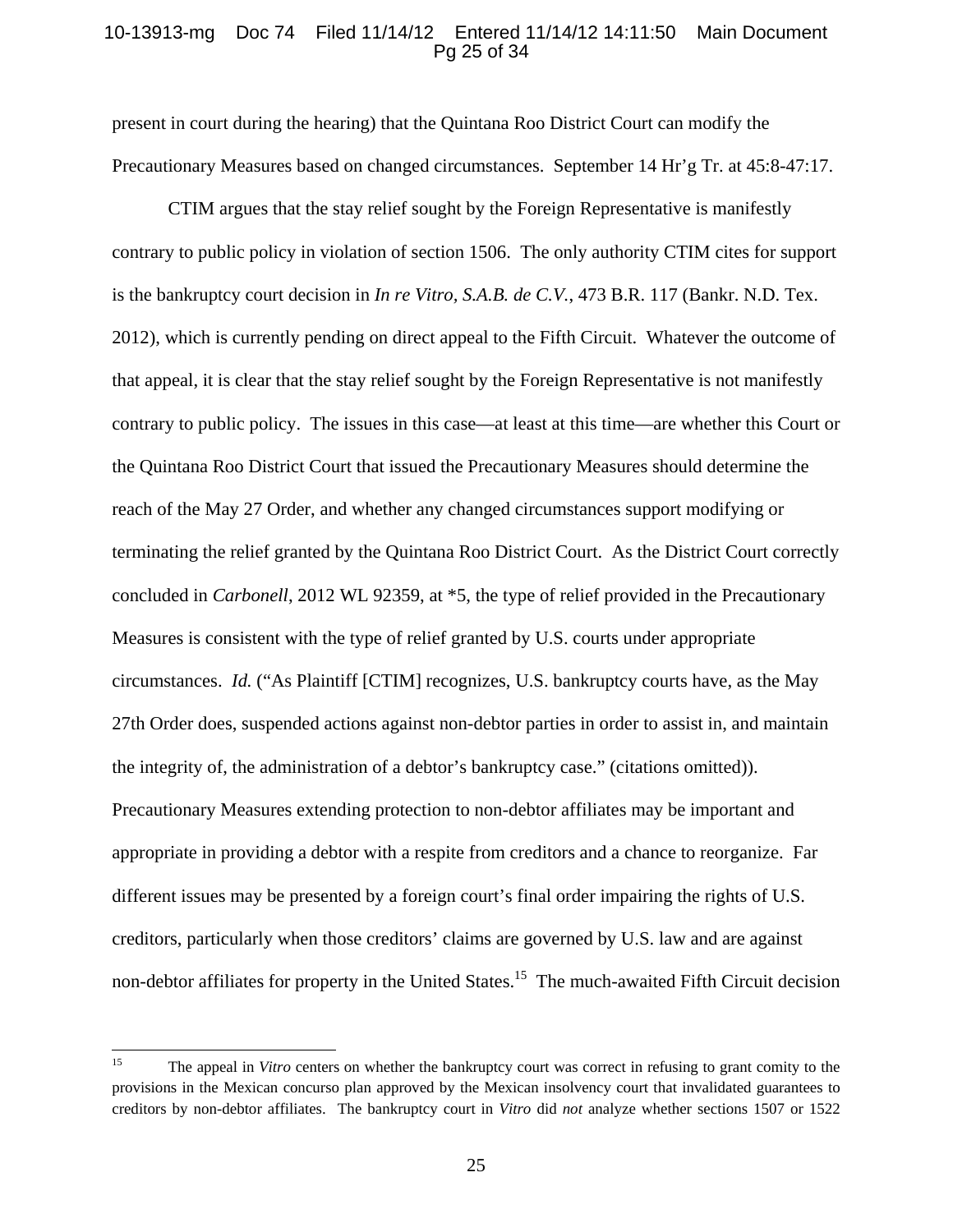## 10-13913-mg Doc 74 Filed 11/14/12 Entered 11/14/12 14:11:50 Main Document Pg 26 of 34

in *Vitro* may shed more light on such issues, but such issues are not presented by the Precautionary Measures because they were not a final disposition of claims against the Non-Debtor Affiliates. With that said, however, the question remains whether conditions should be imposed on any stay granted here, which will be dealt with separately below.

While it is well recognized that comity should be extended in most instances, bankruptcy courts should also have the discretion to deny granting comity to foreign laws, court orders and judgments—consistent with over a hundred years of comity precedent—when unique circumstances warrant it, so long as "the interests of the creditors . . . are sufficiently protected." 11 U.S.C. § 1522(a). Furthermore, courts *must* deny granting comity in exceptional circumstances of fundamental importance, when doing otherwise would be manifestly contrary to the public policy of the United States.

#### **C. Comity Should Be Extended to the May 27 Order**

The issue here is whether a stay of the adversary proceeding should be granted pursuant to section  $1521(a)(7)$  based on international comity. A central tenet of Chapter 15 is the importance of comity in cross-border insolvency proceedings. Comity is not defined in Chapter 15 but it pervades the statute. The Model Law upon which Chapter 15 is based emphasizes the importance of comity, but fails to define it. Section 304 of the Bankruptcy Code, the predecessor of Chapter 15, likewise called upon courts to apply international comity. The comity doctrine has been extensively analyzed in both bankruptcy and non-bankruptcy cases.<sup>16</sup> A review of traditional comity principles is useful.

<sup>&</sup>lt;u> 1989 - Johann Stein, marwolaethau a gweledydd a ganlad y ganlad y ganlad y ganlad y ganlad y ganlad y ganlad</u> provide authority to refuse to grant comity to aspects of the concurso plan even if the provisions in question are not manifestly contrary to public policy.

Whether Chapter 15 changes the calculus for granting, denying, limiting or conditioning the application of comity remains an open question. Sections  $1507(b)(1)-(5)$  and  $1522(a)$  and (c) arguably limit application of comity, allowing a court to reject application of comity in circumstances that might previously have supported its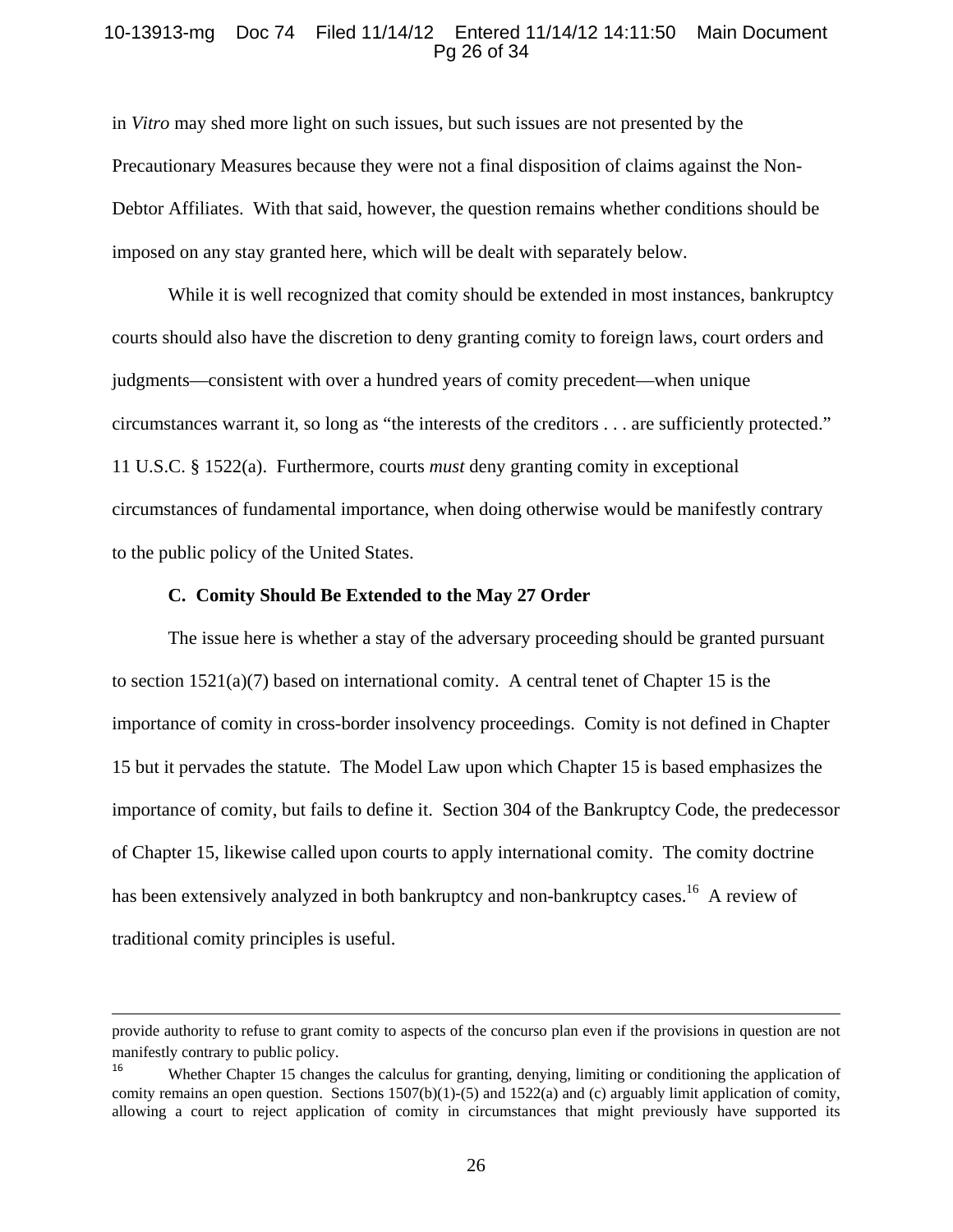## 10-13913-mg Doc 74 Filed 11/14/12 Entered 11/14/12 14:11:50 Main Document Pg 27 of 34

Comity decisions arising under section 304, the predecessor to Chapter 15, provide useful precedents for the application of comity under the current Chapter 15 regime. Section 304's legislative history suggests the doctrine of comity was a late addition to section 304 to provide judges with flexibility in dealing with ancillary cases related to foreign insolvency proceedings. *Cunard S.S. Co. Ltd. v. Salen Reefer Servs. AB,* 773 F.2d 452, 456 (2d Cir.1985) (explaining that section 304(c) "was subsequently amended before passage in order expressly to direct the bankruptcy court to consider comity when evaluating a petition under section 304"). Section 304's legislative history states that "[p]rinciples of international comity and respect for the judgments and laws of other nations suggest that the court be permitted to make the appropriate orders under all of the circumstances of each case, rather than being provided with inflexible rules." *Id.* at 455 (quoting H.R. Rep. No. 595, 95th Cong., 2d Sess. 324-25, *reprinted in* 1978 *U.S. Code Cong. & Ad. News* 5963, 6281).

As stated in *Hilton v. Guyot*, 159 U.S. 113 (1895), comity is not an "absolute obligation." *Id.* at 164. However, the "doctrine has never been well defined." *Altos Hornos*, 412 F.3d at 423. Modern courts have suggested comity may include two distinct doctrines: "a canon of construction, it might shorten the reach of a statute," and "a discretionary act of deference by a national court to decline to exercise jurisdiction in a case properly adjudicated in a foreign state." *Maxwell Commc'n Corp. v. Societe Generale (In re Maxwell Commc'n Corp.)*, 93 F.3d. 1036, 1047 (2d Cir. 1996).

"Comity takes into account the interests of the United States, the interests of the foreign state or states involved, and the mutual interests of the family of nations in just and efficiently

<u> 1989 - Johann Stein, marwolaethau a gweledydd a ganlad y ganlad y ganlad y ganlad y ganlad y ganlad y ganlad</u>

application. "Because the principle of comity does not limit the legislature's power and is, in the final analysis, simply a rule of construction, it has no application where Congress has indicated otherwise." *Maxwell*, 93 F.3d at 1047. It is unnecessary here to explore this issue further as the Court concludes that the relief ordered by the Court would be appropriate in any event.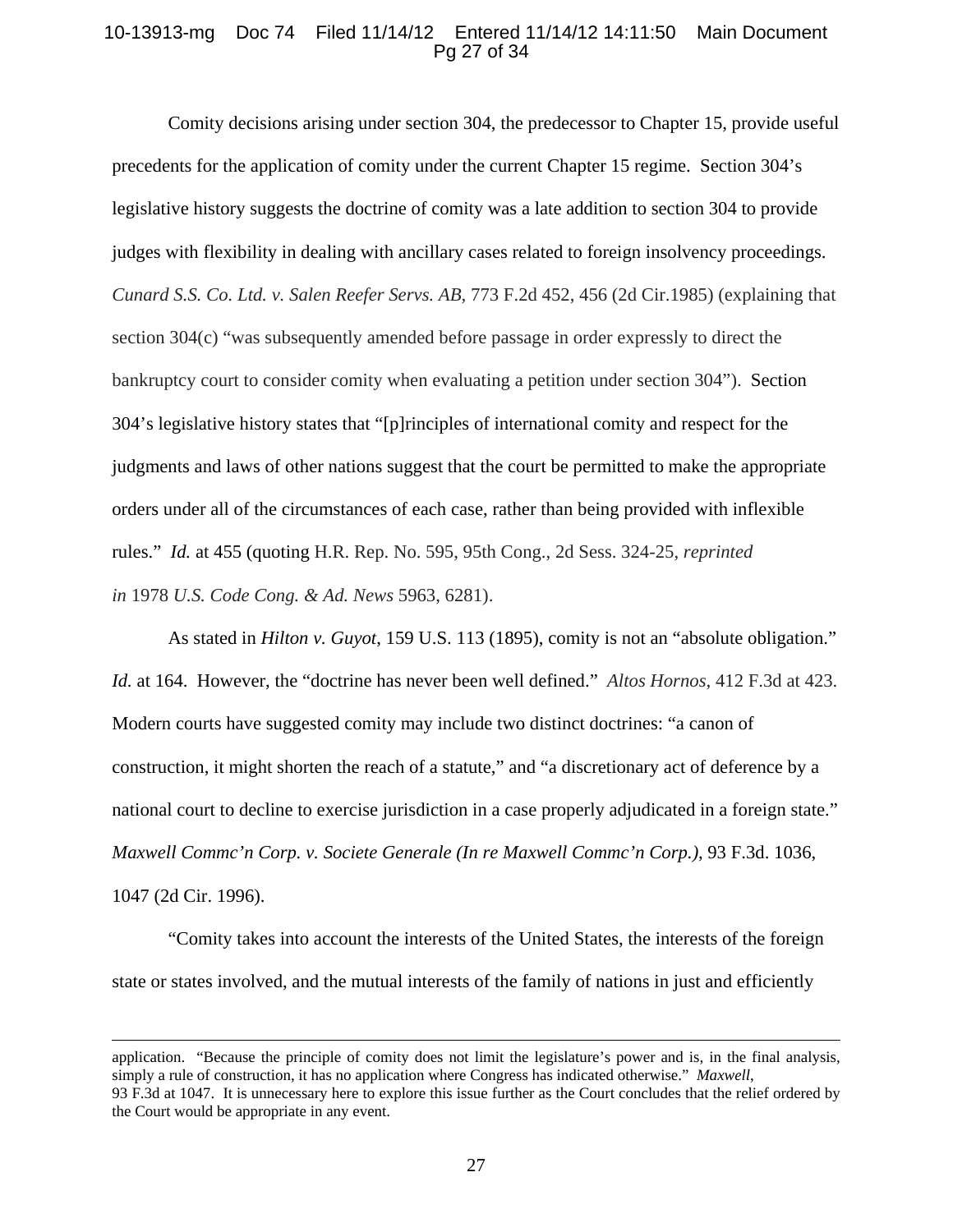# 10-13913-mg Doc 74 Filed 11/14/12 Entered 11/14/12 14:11:50 Main Document Pg 28 of 34

functioning rules of international law." *Atlas Shipping*, 404 B.R. at 733 (quoting *In re Artimm, S.r.L*., 335 B.R. 149, 161 (Bankr. C.D. Cal. 2005) (citing *Maxwell*, 93 F.3d at 1048)). "Federal courts generally extend comity whenever the foreign court had proper jurisdiction and enforcement does not prejudice the rights of United States citizens or violate domestic public policy." *Atlas Shipping*, 404 B.R. at 733 (quoting *Victrix S.S. Co., S.A v. Salen Dry Cargo A.B.*, 825 F.2d 709, 713 (2d Cir. 1987)). As the court stated in *Altos Hornos*, "deference to the foreign court is appropriate so long as the foreign proceedings are procedurally fair and . . . do not contravene the laws or public policy of the United States." *Altos Hornos*, 412 F.3d at 424. In analyzing procedural fairness, courts have looked to the following nonexclusive factors:

> (1) Whether creditors of the same class are treated equally in the distribution of assets; (2) whether the liquidators are considered fiduciaries and are held accountable to the court; (3) whether creditors have the rights to submit claims which, if denied, can be submitted to a bankruptcy court for adjudication; (4) whether the liquidators are required to give notice to potential claimants; (5) whether there are provisions for creditors meetings; (6) whether a foreign country's insolvency laws favor its own citizens; (7) whether all assets are marshalled before one body for centralized distribution; and (8) whether there are provisions for an automatic stay and for the lifting of such stays to facilitate the centralization of claims.

*Finanz AG Zurich v. Banco Economico S.A.,* 192 F.3d 240, 249 (2d Cir. 1999).<sup>17</sup>

<sup>&</sup>lt;sup>17</sup> Choice-of-law principles and conflicts of law are important in deciding whether to extend comity to foreign law, court orders or judgments where there is an actual conflict between substantive legal rules in jurisdictions with an interest in the pending matter. *See Maxwell*, 93 F.3d at 1046-48, and cases cited therein. Respect for generally recognized choice-of law rules may also play a role in determining whether decisions of foreign courts satisfy requirements for procedural fairness before extending comity to foreign laws, court orders or judgments. Surprisingly few court decisions have followed the clear lead in *Maxwell* and analyzed choice-of-law principles in deciding whether to extend comity, instead deciding the issues on other bases. *See Qimonda*, 433 B.R. 547 (not including any choice of law analysis in evaluating whether to apply German patent law); *but see In re Toft*, 453 B.R. 186, 196 (Bankr. S.D.N.Y. 2011) (Gropper, J.) ("In many cases, these provisions would appear adequate to resolve a dispute arising from a conflict between U.S. and foreign law, and the public policy exception would not have to be invoked. It also appears patent that relief should not be granted or denied in a cross-border case where there is a conflict between U.S. and foreign law without a conflict of law analysis—*i.e.,* should U.S. or foreign law be applied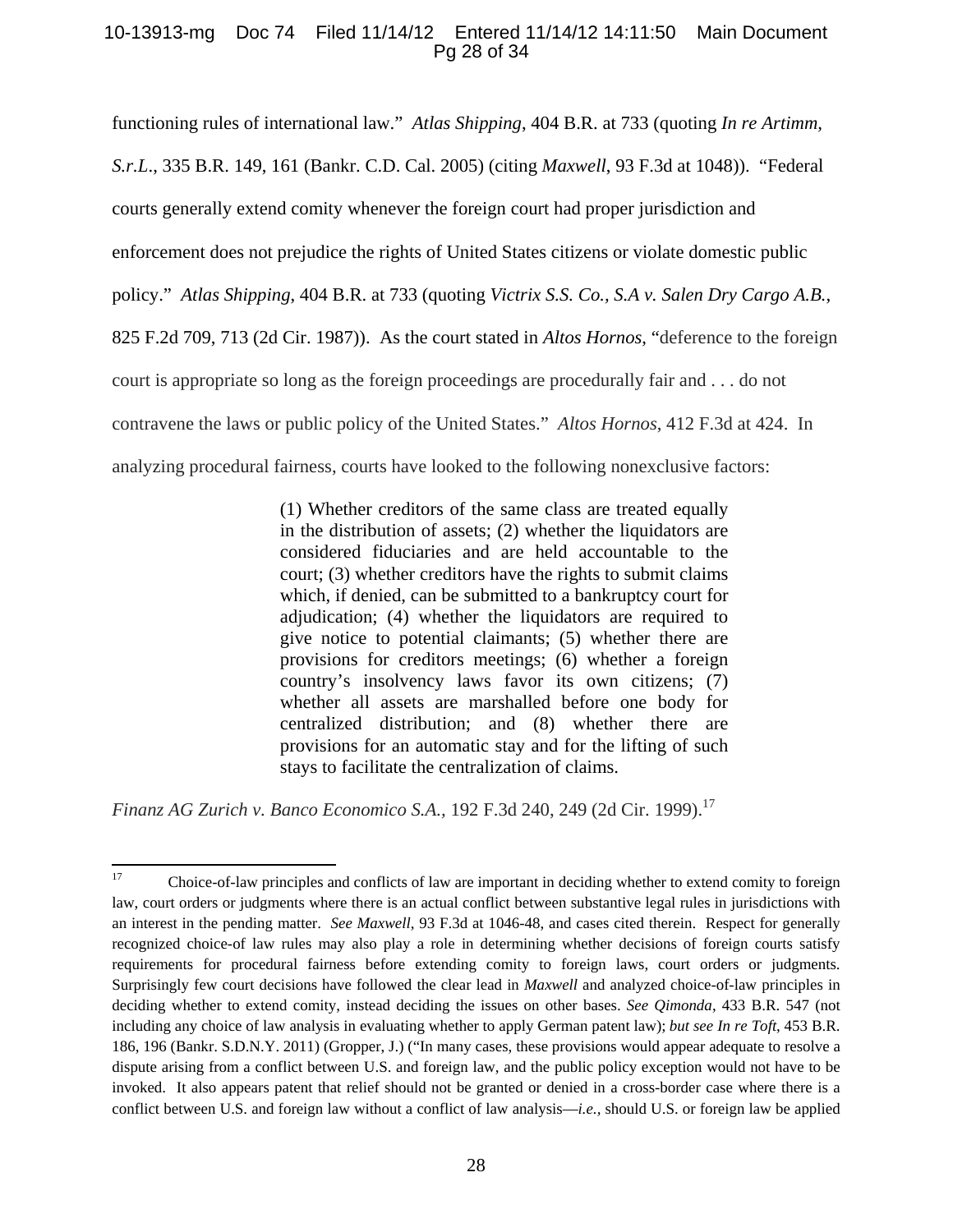# 10-13913-mg Doc 74 Filed 11/14/12 Entered 11/14/12 14:11:50 Main Document Pg 29 of 34

"The Second Circuit has frequently underscored the importance of judicial deference to foreign bankruptcy proceedings." *In re Int'l Banking Corp. B.S.C.,* 439 B.R. 614, 624 (Bankr. S.D.N.Y. 2010) (citing *Finanz AG Zurich,* 192 F.3d at 246; *Maxwell*, 93 F.3d at 1048; *Allstate Life Ins. Co. v. Linter Grp. Ltd.,* 994 F.2d 996, 999 (2d Cir. 1993); *Cunard,* 773 F.2d at 458). In *Altos Hornos*, the Second Circuit extended comity and deferred to a Mexican court to decide the underlying issues, despite the secured lender's argument that so doing would be procedurally unfair because of a six-year delay in resolving Altos Hornos's debts, and despite a governing New York choice of law and choice of forum provision. 412 F.3d at 428-29.

# *1. A Stay Should Be Granted to Permit the Quintana Roo District Court to Decide the Pending Issues*

In this case, some of the funds in the Cash Management Account are property of the Debtor; some of the funds are property of the Non-Debtor Affiliates. With respect to the funds belonging to the Non-Debtor Affiliates, the Foreign Representative acknowledged that some of those funds might be subject to the Precautionary Measures and some not. The parties have not agreed on the correct allocation of the funds. Absent an agreement between the parties, an evidentiary hearing will be required to resolve these disputes. The question now is whether the Quintana Roo District Court that entered the May 27 Order should resolve the open issues which derive from that order. *Maxwell*, 93 F.3d at 1047 (recognizing that comity involves "a discretionary act of deference by a national court to decline to exercise jurisdiction in a case

<u> 1989 - Johann Stein, marwolaethau a gweledydd a ganlad y ganlad y ganlad y ganlad y ganlad y ganlad y ganlad</u> to a particular issue based on familiar choice of law principles coupled with (where appropriate) due regard for the principle of comity.").

At this stage of this case, the issue is whether this Court should extend comity (deference) to permit the Quintana Roo District Court to address the issues regarding the Precautionary Measures; *Maxwell* and *Altos Hornos* strongly counsel that it should. *See infra* n.16. The Court is *not* required to resolve whether choice-of-law principles should lead a court (here or in Mexico) to apply New York law regarding enforcement of CTIM's security interest in the Non-Debtor Affiliates' funds in the Cash Management Account in New York. Even if the security interest should be enforced, a stay of the exercise of enforcement rights is an available remedy under U.S. bankruptcy law.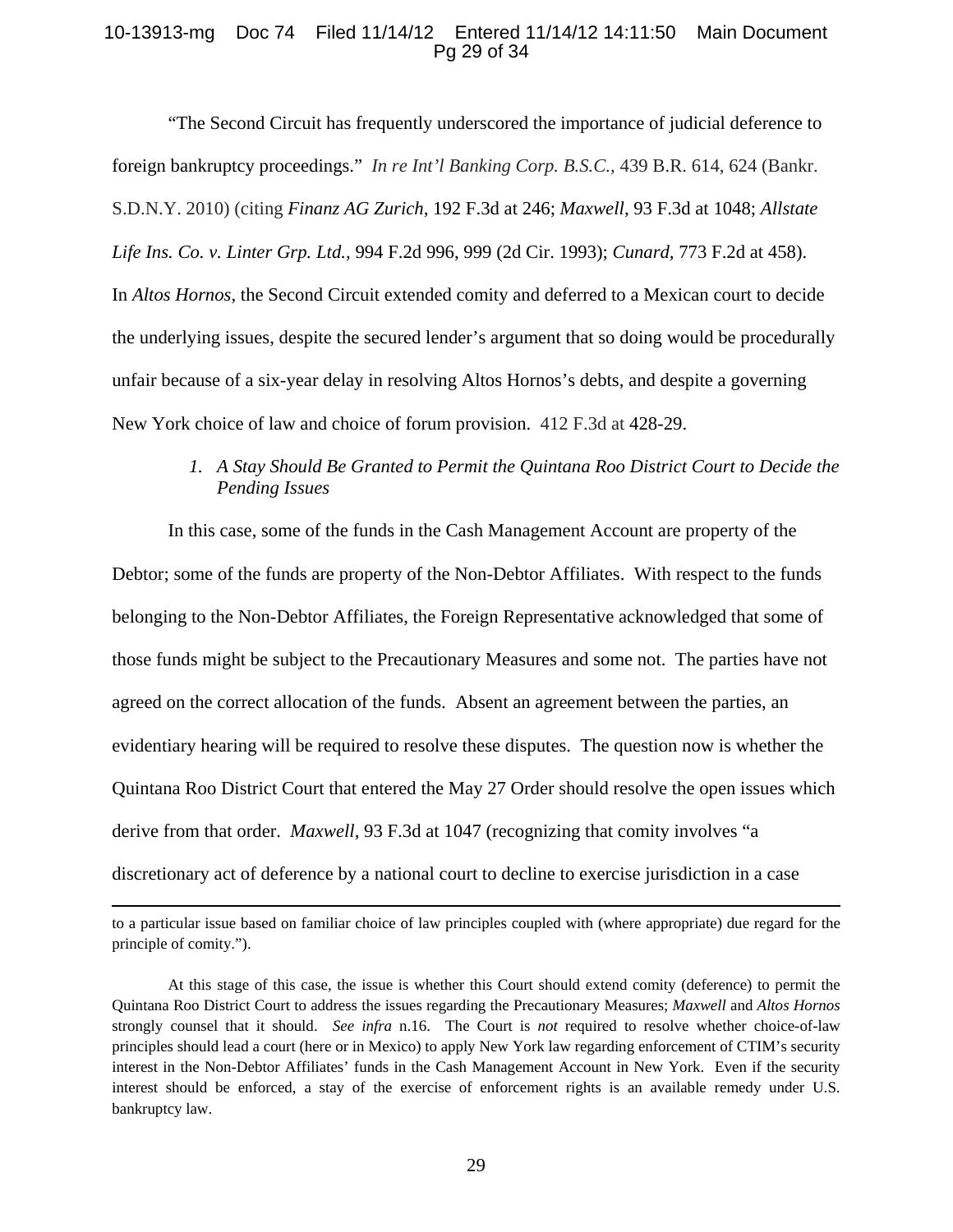# 10-13913-mg Doc 74 Filed 11/14/12 Entered 11/14/12 14:11:50 Main Document Pg 30 of 34

properly adjudicated in a foreign state"), and *Altos Hornos*, 412 F.3d at 424, both strongly counsel that deference should be provided to the Quintana Roo District Court to resolve these issues.18 The Quintana Roo District Court entered the May 27 Order on an *ex parte* basis. CTIM chose to challenge the May 27 Order through the separate *amparo* proceeding, and it has never appeared in the Quintana Roo District Court seeking to vacate or modify the order. Granting comity to foreign courts does not depend on the willingness of one party to participate in a foreign proceeding, at least where the parties may be made subject to the jurisdiction of the foreign court.

## *2. Nothing in the Record Supports CTIM's Argument About Procedural Unfairness*

One last point must be discussed. CTIM has been critical of the Quintana Roo District Court proceeding from the start. The criticism seems more appropriately leveled at Cozumel Caribe and the Foreign Representative, rather than at the Quintana Roo District Court. The Precautionary Measures were obtained *ex parte*; that is not uncommon in our courts as well. The initial order entered by the Quintana Roo District Court required that it be served on CTIM, among other parties; that too would be commonplace for *ex parte* orders issued by our courts. Due process is not violated by the entry of *ex parte* orders, provided that notice and an

<sup>18</sup> The court in *Altos Hornos* stated:

International comity . . . involves not the choice of law but rather the discretion of a national court to decline to exercise jurisdiction over a case before it when that case is pending in a foreign court with proper jurisdiction. We have repeatedly held that U.S. courts should ordinarily decline to adjudicate creditor claims that are the subject of a foreign bankruptcy proceeding. Since [t]he equitable and orderly distribution of a debtor's property requires assembling all claims against the limited assets in a single proceeding, American courts regularly defer to such actions. In such cases, deference to the foreign court is appropriate so long as the foreign proceedings are procedurally fair and (consistent with the principles of Lord Mansfield's holding) do not contravene the laws or public policy of the United States.

<sup>412</sup> F.3d at 424 (internal quotation marks and citations omitted).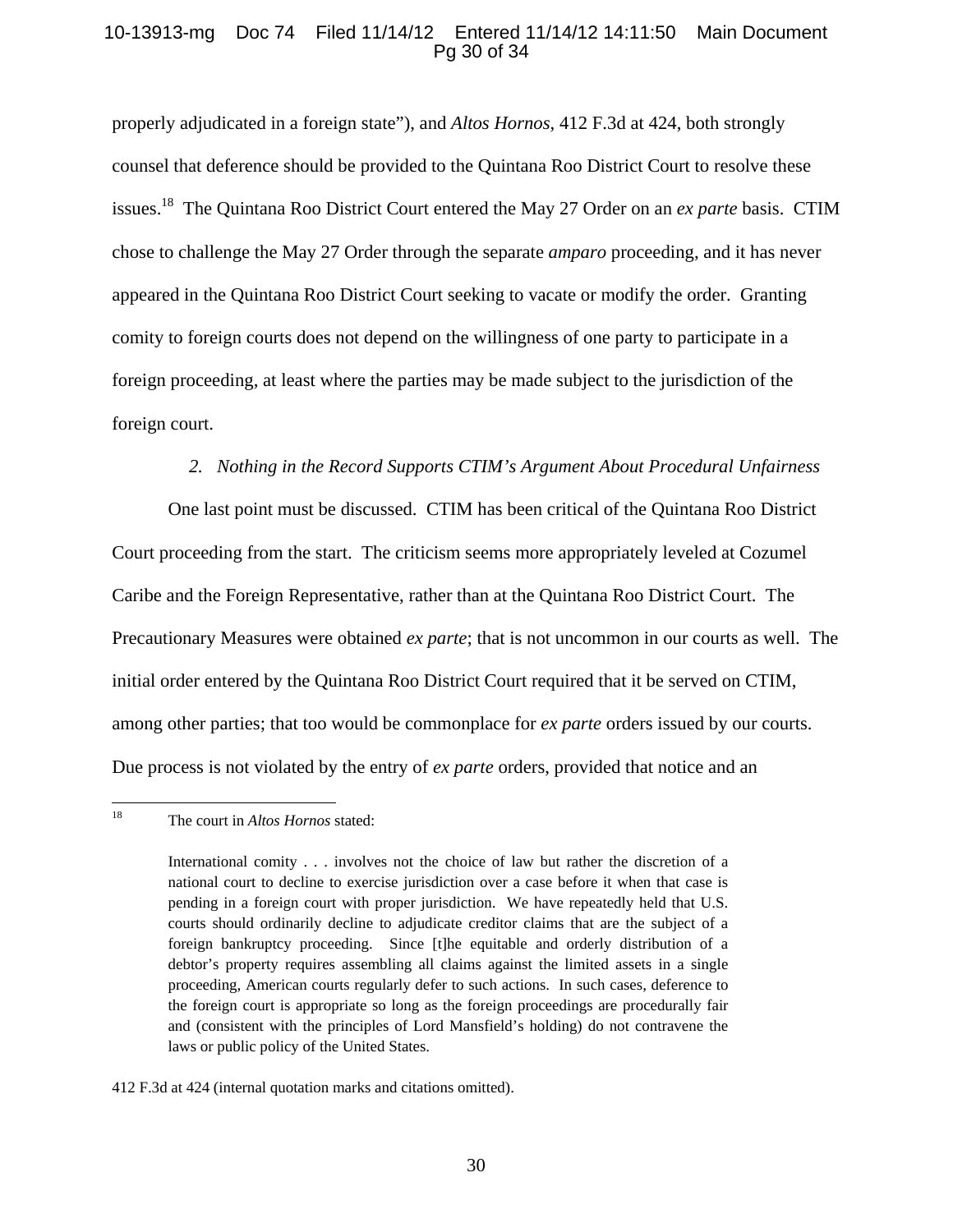# 10-13913-mg Doc 74 Filed 11/14/12 Entered 11/14/12 14:11:50 Main Document Pg 31 of 34

opportunity to appear and defend are promptly given. Cozumel Caribe did not promptly serve the order on CTIM, which learned of the May 27 Order in a letter from counsel to Cozumel Caribe. At the hearing in this case, CTIM acknowledged that the May 27 Order was finally served on it in or around July 2010. September 14, 2012 Hr'g Tr. at 7:16-8:6. CTIM chose not to challenge the order in the Quintana Roo District Court even after being served; instead, CTIM commenced a separate *amparo* proceeding in a different Mexican court, ultimately with the unsatisfying result (for CTIM) of dismissal of the proceeding. The parties dispute the effect of that final disposition, but that issue need not be resolved here.

In addition to failing to timely serve the Precautionary Measures, the Debtor or its Non-Debtor Affiliates engaged in other questionable conduct. CTIM brought its action in the District Court against the non-debtor Guarantors. *Carbonnel*, 2012 WL 92359, at \*1 ("On September 13, 2010, plaintiff CT Investment Management Co., LLC, in its capacity as special servicer and attorney-in-fact for Bank of America, National Association, as successor by merger to LaSalle Bank National Association, as trustee for the Noteholders . . . commenced the instant action against defendants Pablo Gonzalez Carbonell and Grupo Costamex, S.A. de C.V. . . . alleging breach of contract under a guaranty agreement (the 'Agreement') entered into in connection with the development and operation of several resort properties and hotels in Mexico.") Carbonell and Grupo Costamex did not appear and CTIM sought to have a default judgment entered. *Id.*  Carbonell and Grupo Costamex had consented to New York court jurisdiction in the Guarantee Agreement.19 (*See* ECF Doc. # 38, Ex. D at 12.) Instead of the Guarantors defending the action,

<sup>&</sup>lt;sup>19</sup> The existence of a choice of law and forum selection clause does not prevent staying a matter in favor of a foreign forum based on comity. *See Allstate Life Ins. Co.,* 994 F.2d at 1000 ("Appellants emphasize the presence of a forum selection and choice of law clause in the Indenture Agreement which selects New York as a forum and New York law to govern the agreement. Appellants contend that this clause indicates that the court abused its discretion in granting comity in favor of the Australian proceedings. The presence of such clauses, however, does not preclude a court from granting comity where it is otherwise warranted.").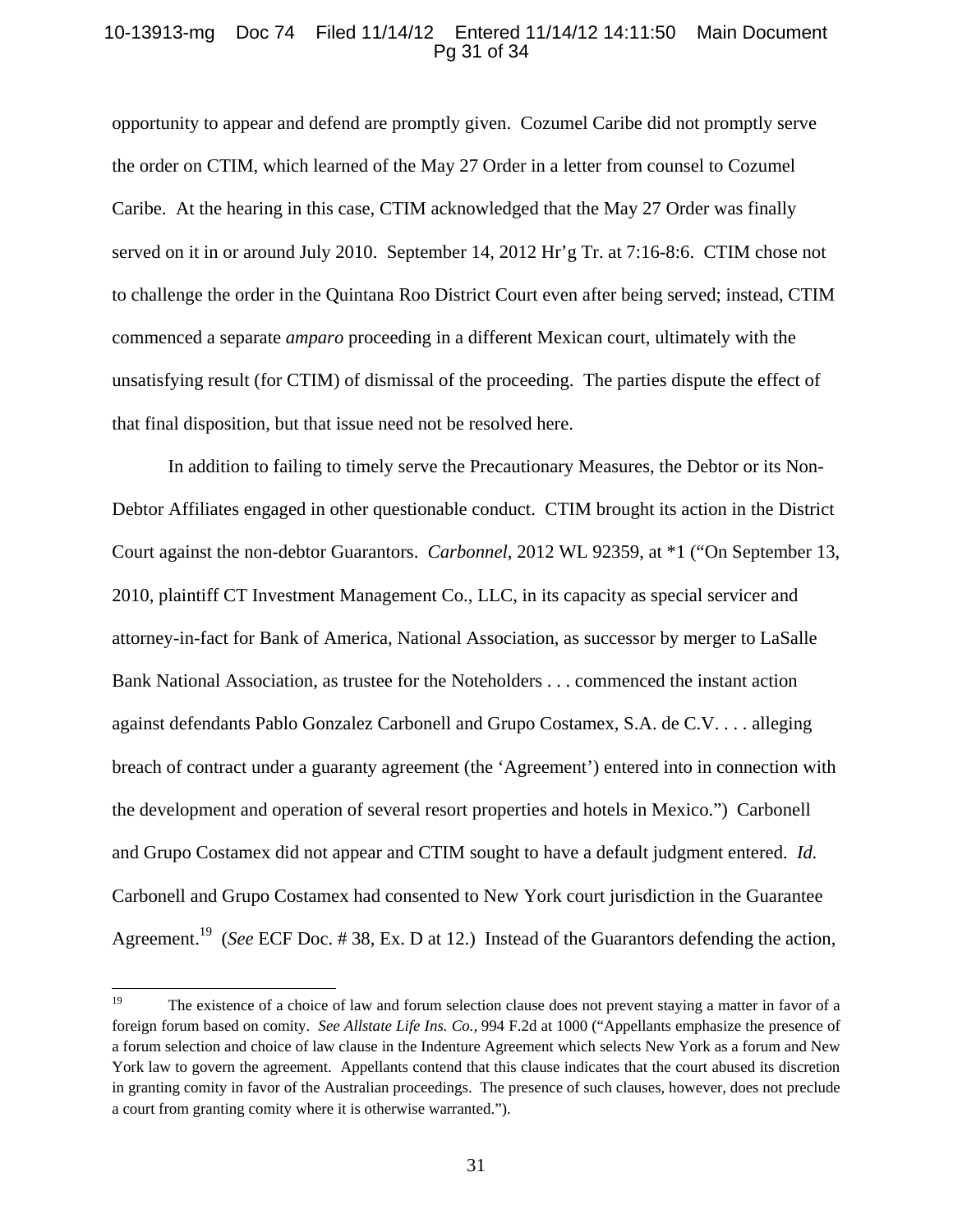## 10-13913-mg Doc 74 Filed 11/14/12 Entered 11/14/12 14:11:50 Main Document Pg 32 of 34

the Foreign Representative appeared arguing for a stay based on the Precautionary Measures. (*See* ECF Doc. # 38 at 4.) After the District Court Action was stayed, the Guarantors commenced an action in still another Mexican court seeking to invalidate the Guarantee Agreement. They reportedly served their complaint on a teller in a Bank of America branch in Chicago, rather than serving CTIM (or Bank of America through more appropriate means), and when no one appeared in the Mexican action, the Guarantors obtained a default judgment invalidating the Guarantee Agreement. *Id.* If the default judgment withstands challenge in the Mexican courts, a court in the United States may ultimately have to decide whether the judgment can be enforced in this country should enforcement be sought.<sup>20</sup> While these circumstances have no direct bearing on the issues here, the Court cannot help but be influenced by this alleged conduct in deciding whether or how to exercise its discretion in granting the relief sought by the Foreign Representative.

CTIM has so far avoided appearing in the Quintana Roo District Court that entered the order that has given rise to so much controversy. But that is the court that should address the issues in the first instance. Section 1522 permits this Court to impose conditions on relief, and that is what the Court will do. Therefore, the Court will stay the adversary proceeding for a period of 180 days from the date of this order. The stay is expressly conditioned on the following:

<u> 1989 - Johann Stoff, amerikansk politiker (d. 1989)</u>

<sup>&</sup>lt;sup>20</sup> In *Hilton v. Guyot*, the Supreme Court held that if the foreign forum provides "a full and fair trial abroad before a court of competent jurisdiction, conducting the trial upon regular proceedings, after due citation or voluntary appearance of the defendant, and under a system of jurisprudence likely to secure an impartial administration of justice between the citizens of its own country and those of other countries, and there is nothing to show either prejudice in the court, or in the system of laws under which it is sitting," the judgment should be enforced and not "tried afresh." *Hilton,* 159 U.S. at 202-03; *see also Metcalfe & Mansfield Alternative Investments*, 421 B.R. at 698.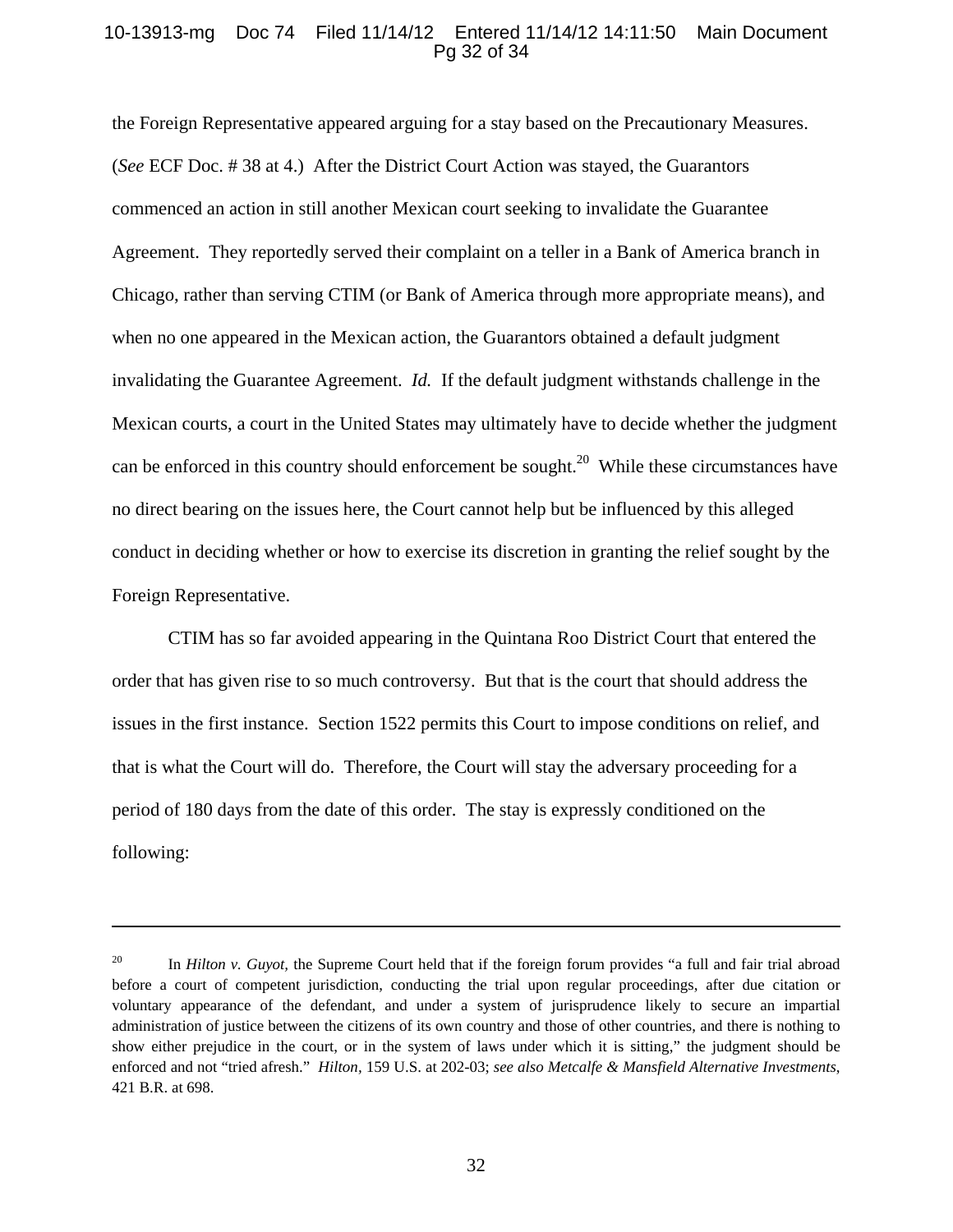# 10-13913-mg Doc 74 Filed 11/14/12 Entered 11/14/12 14:11:50 Main Document Pg 33 of 34

- 1. Within 60 days from the date of this order, the Debtor and Foreign Representative shall commence an appropriate proceeding in the Quintana Roo District Court seeking a determination (i) whether the Precautionary Measures apply to all of the funds in the Cash Management Account, and, if not, what is the amount of funds *not* covered by the Precautionary Measures, and (ii) whether, because of changed circumstances, the Precautionary Measures should be modified or terminated;
- 2. In commencing that proceeding, the Debtor or Foreign Representative must *promptly* serve CTIM with such process as is necessary under Mexican law;
- 3. CTIM shall advise this Court within 14 days after the Mexican proceeding is commenced whether CTIM will consent to the jurisdiction of the Quintana Roo District Court to decide the issues addressed in this order; and
- 4. If, for any reason, the Quintana Roo District Court declines to hear and decide the issues identified in this order within 180 days, the parties shall so advise this Court. In that event, the Court will determine whether to maintain the stay of the adversary proceeding.<sup>21</sup>

The Precautionary Measures approved *ex parte* by the Quintana Roo District Court included a requirement that the funds in the CTIM account be returned to Mexico.<sup>22</sup> The Foreign Representative has never pressed this aspect of the Precautionary Measures, but to make the

<sup>&</sup>lt;sup>21</sup> While deference to a foreign court may be appropriate, courts in the U.S. may proceed to decide issues relevant to cases before them if the foreign court declines to decide the matter. *See International Banking Corp.*, 439 B.R. at 629 ("Accordingly, the Court directs the parties to consent to the jurisdiction of the Bahraini court to decide the voidability of the Attachment Orders, and further directs them to seek a ruling from the Bahraini court as to the voidability of the Attachment Orders under Bahraini law. In the event that the Bahraini court declines to exercise jurisdiction, this Court will decide the dispute. . . . Finally, the parties should schedule a conference to be held approximately 90 days after the date of this order to report on their progress.").

<sup>&</sup>lt;sup>22</sup> Subsection (c) of the May 27 Order directs that "the total balance of the Cash Management Account . . . be placed by the current depository available for its owners (Cozumel Caribe, S.A. DE C.V. and its affiliates) for the purpose of its preservation in a sight deposit in the national territory until a conciliator . . . is appointed." Herrera Decl., Ex. A-1 at 3.